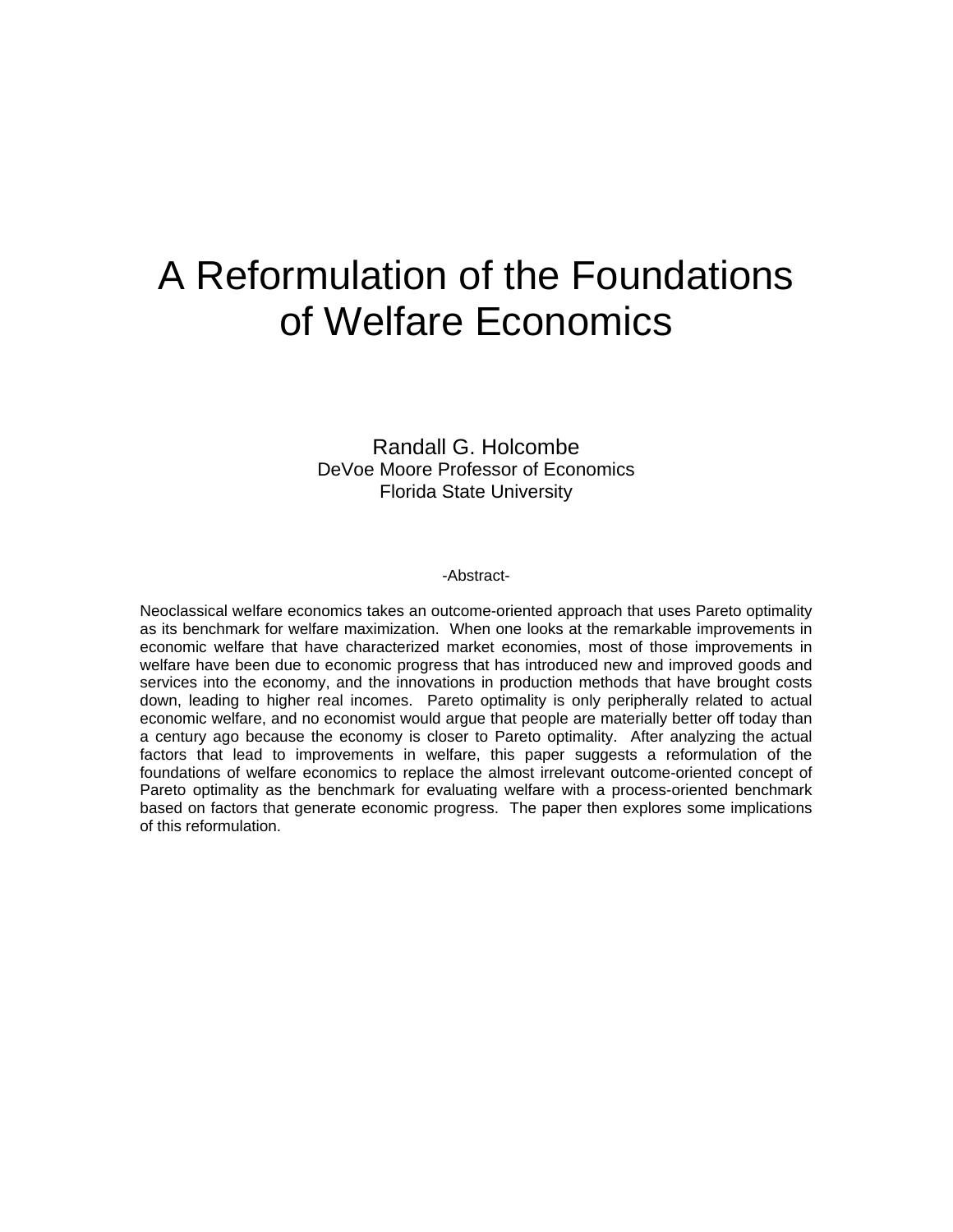## A Reformulation of the Foundations of Welfare Economics

The subject matter of economics has always revolved around how to design policies to improve economic well-being. Indeed, Smith's (1776) complete title, *An Inquiry Into the Nature and Causes of the Wealth of Nations*, reveals his intention to explain how people are able to create wealth by working together well beyond what any individual could achieve alone. He begins by saying (1776: 3), "The greatest improvement in the productive powers of labour … seem to have been the effects of the division of labour," and goes on to give the delightful example of the pin factory in which he argues that people are hundreds of times more productive when they specialize their labor, and increase their well-being by trading with others who specialize in different productive activities. Just by looking at the prosperity that characterizes the modern world – in those parts of the world that have a well-functioning market economy – there can be no doubt that economic welfare is advanced by the results of resource allocation within a market setting.

While economic welfare has always been the central subject matter of economics, modern welfare economics can trace its origins to Pigou's (1962) *The Economics of Welfare*, originally published in 1920. Pigou (1962:11) notes that there is a difference between economic and noneconomic welfare, and limits his study to the former. Neoclassical welfare economics followed Pigou's lead in this regard, and this paper will do the same. Pigou (1962:12) goes on to note, "What we wish to learn is, not how large welfare is, or has been, but how its magnitude would be affected by the introduction of causes which it is in the power of statesmen or private persons to call into being." As a good student of Marshall, on the same page Pigou goes on to introduce a comparative statics element to his inquiry, noting that welfare economics would compare policies so that "… it will tell us how total welfare will differ from what it would have been if that cause had not been introduced, … and this is the information of which we are in search."

While the basic Pigouvian framework remains intact into the twenty-first century, welfare economics enjoyed major advances in the 1950s, based on the proof (Arrow and Debreu 1954)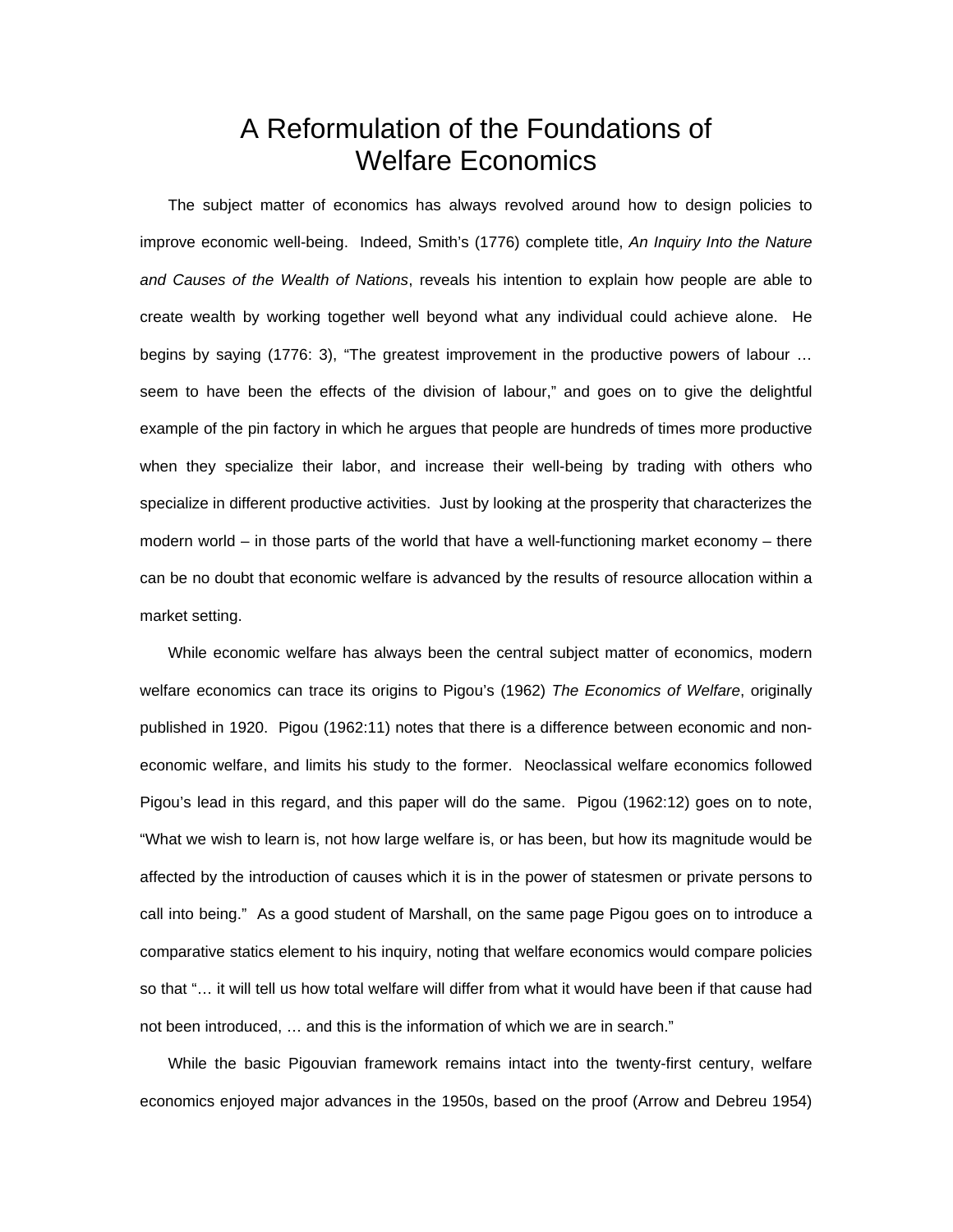of the uniqueness and stability of competitive equilibrium. Using competitive equilibrium as a benchmark for efficiency, the fundamentals of neoclassical welfare economics are well-explained by Bator (1957) and Graaf (1957), and the framework they describe remains current. Welfare maximization occurs when marginal rates of substitution in consumption are equal to marginal rates of transformation in production for all goods so that resources are allocated Pareto optimally. If those conditions are not met, the market fails, as Bator (1958) explains, and the policy goal of neoclassical welfare economics is to design policies that move the economy to a Pareto optimal allocation.<sup>[1](#page-22-0)</sup> The formalization of conditions for welfare maximization advances Pigou's ideas by more rigorously defining what is meant by a welfare maximum, but is completely consistent with Pigou's framework. This is the foundation of welfare economics, and it is this foundation that this paper seeks to reformulate.

The first place to look to see why the foundations of welfare economics need reforming is at actual economic welfare in the real world. As much as Adam Smith marveled about the remarkable increase in the wealth of nations caused by the division of labor, modern economists must be all the more impressed by the wealth of nations in today's world. As Mokyr (1990), Landes (1998), and many others have noted, wherever market economies have been allowed to operate, prosperity follows. Cox and Alm (1999) observe that in the United States even those classified as poor at the end of the twentieth century had higher standards of living in many dimensions than the average American in 1970. When one looks at the remarkable increase in economic well-being over the past 20, 50, or 100 years, few would argue that the reason we are better off is that we are closer to Pareto optimality. Yet Pareto optimality remains the benchmark by which economic welfare is measured. Policies that move the economy closer to Pareto optimality are welfare-enhancing, and once the economy arrives at Pareto optimality welfare is maximized.

Vernon Smith (1974: 321) criticizes this neoclassical framework, saying, "… the microeconomic theory of the pre-1960s…" is a "dead end." He says, "Fortunately for the economy, but unfortunately for academic economics, this formulation of Pareto efficiency is not

3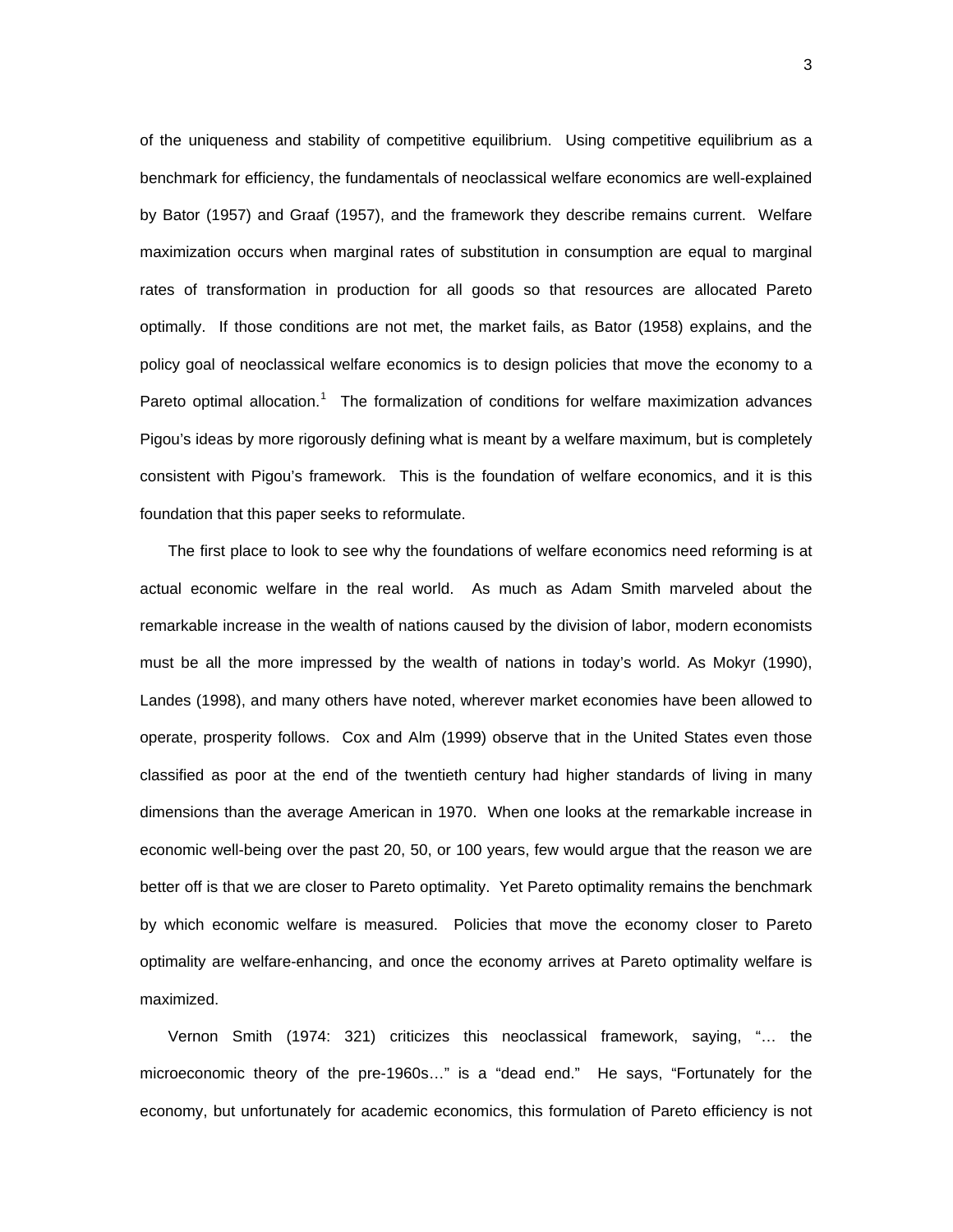the problem that real markets and other allocative institutions attempt to solve." Kohn (2004: 306) looks at the formal mathematical framework on which welfare economics is founded, which he traces back to Hicks (1939) and Samuelson (1947), and argues, "… the Hicks-Samuelson research program has done virtually nothing to assist in the formulation of economic policy." After giving some examples, Kohn goes on to observe, "This is not to suggest that economists as individuals have made no contribution. However, their advice has relied more on economic common sense than on high theory. It is difficult to see how a 19th century economist, or even one from the 18th century, would have made a less useful policy advisor than a tooled-up modern theorist."

Modern welfare economics, with its welfare-maximizing benchmark of Pareto optimality, is nearly irrelevant to actual economic welfare. While it is true that a Pareto improvement will increase welfare – by definition, because such a move makes some people better off, but nobody worse off – actual improvements in welfare are not the result of moving closer to a Pareto optimal allocation of resources; rather, welfare has improved because of the remarkable economic progress that has occurred since the beginning of the industrial revolution.

One might conjecture that the economy is further away from Pareto optimality now than a century ago. For one thing, wealthier people have more resources at their disposal with which to generate externalities. They can run their power lawnmowers early in the morning to disturb their neighbors, and drive their poorly-maintained automobiles, adding to air pollution. Also, in a more mobile society, people are less likely to have long-term relationships with their neighbors, lessening social pressures against the creation of externalities, and lessening social pressures against being a free rider. But, this is just a conjecture, and any observer can see that whether the conjecture is correct is nearly irrelevant to the advance of economic welfare in the real world.

To reformulate welfare economics, the place to start is with the factors that actually result in higher welfare in the real world. That is, the place to start is with the factors that generate realworld economic progress.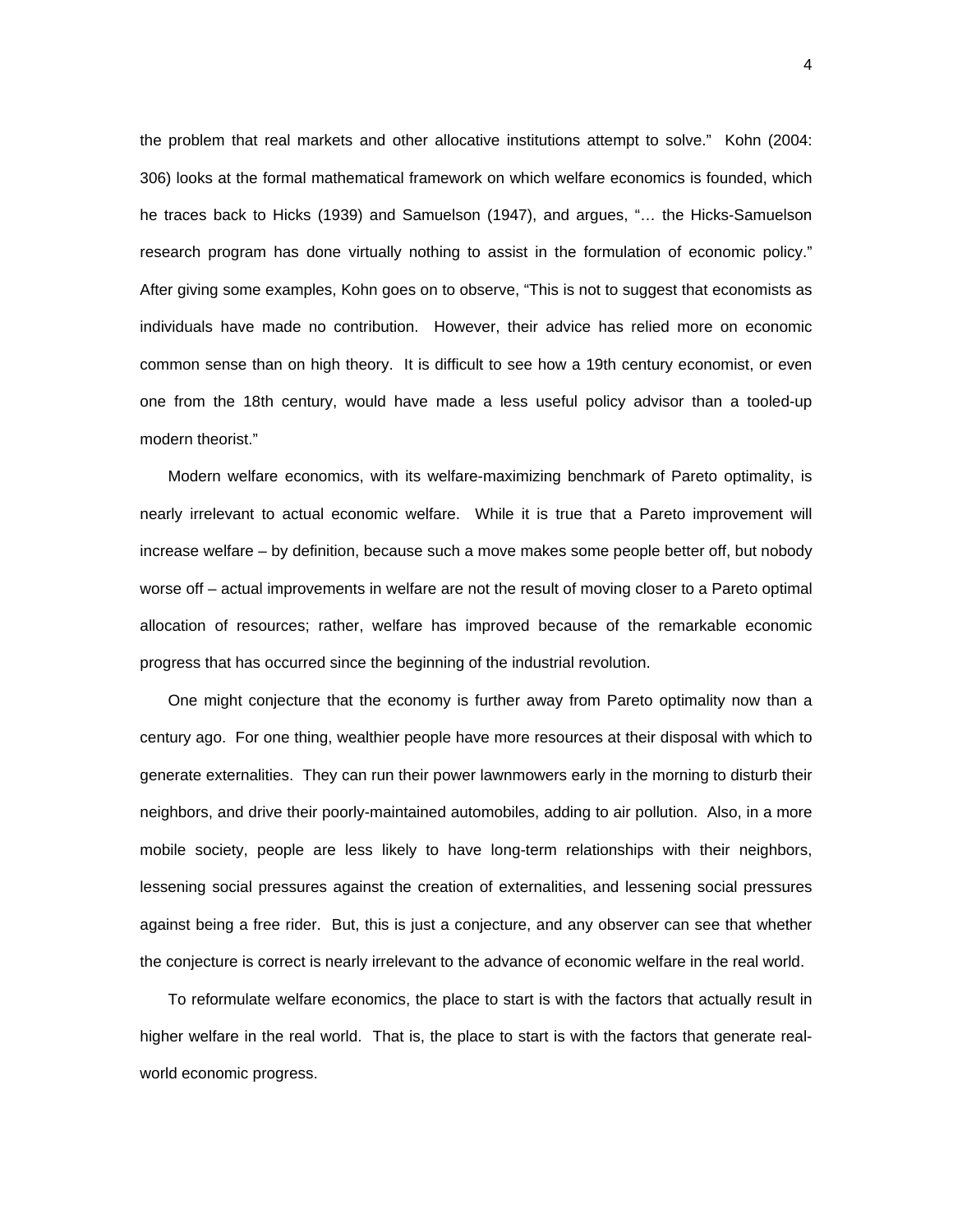#### How Is Welfare Actually Maximized?

The appropriate place to begin in formulating a foundation for welfare economics is to look at what one is trying to measure. Following Pigou's lead, welfare economics should begin by looking at factors that improve people's material well-being. And, if one takes as a point of departure people's well-being in the real world rather than some theoretical framework, in the real world welfare is improved through economic progress. People were better off at the end of the twentieth century than they were at the beginning, for example, not because the economy was any closer to Pareto optimality at the end of the century, as neoclassical welfare economics seems to imply, but because economic progress had enhanced people's opportunity sets. People were able to engage in mutually advantageous transactions at the end of the century that were not possible at the beginning, and many of those transactions were made possible by transactions that had preceded them. $<sup>2</sup>$  $<sup>2</sup>$  $<sup>2</sup>$ </sup>

Economic progress has increased the efficiency of the production process, replacing hand production with assembly lines – sometimes under robotic control – and has produced a new array of goods and services that people could consume. Rather than traveling by horse and buggy, or by steam locomotive, people travel in air conditioned automobiles and jet aircraft. They communicate via cellular telephones and over the internet rather than by mailing letters. They watch television for news and entertainment, in addition to reading newspapers and magazines. And they consume more of everything because increases in productivity came along with improvements in the types of goods and services produced.

Looking at real-world economic welfare, it is apparent that welfare maximization is not accurately described as arriving at a Pareto optimal allocation of resources. Rather, welfare is maximized by creating an institutional environment that facilitates economic progress, and gives entrepreneurs the incentive to introduce innovations into the economy that consumers value more highly than the status quo. Following Smith (1776), this enhances the division of labor, which Smith says is the source of "the greatest improvement in the productive powers of labour." Economic progress occurs as the division of labor increases as a result of an ongoing expansion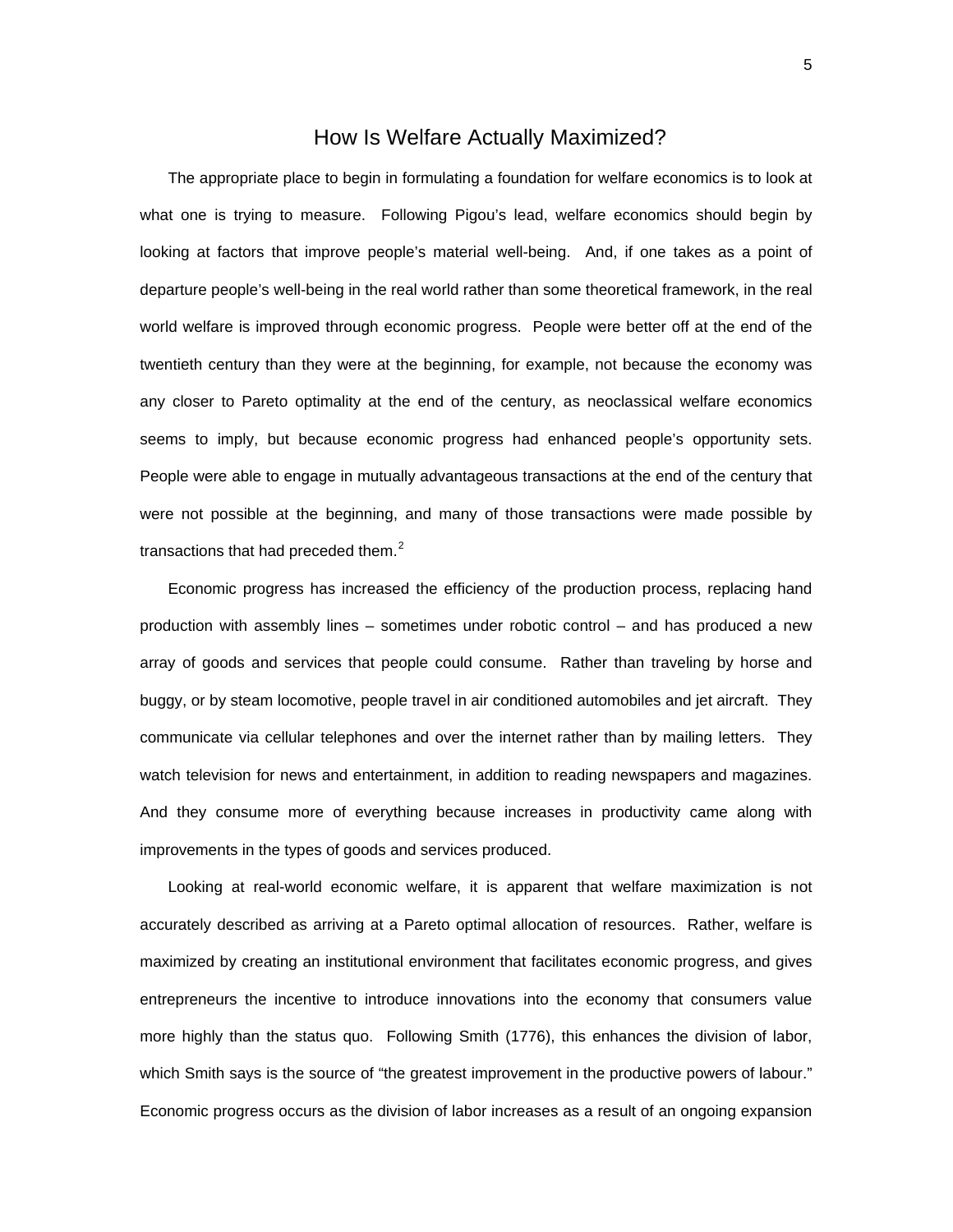in the availability of mutually agreeable exchanges. Innovators search for profit opportunities, understanding that they can benefit by offering others exchange opportunities they would prefer to the status quo. This suggests a process-oriented approach rather than the neoclassical outcome-based approach that depicts welfare maximization as a static outcome.

Welfare is improved by lowering impediments to mutually advantageous exchanges so that people can engage in transactions that were not previously possible. The opportunity for such exchanges gives entrepreneurs the incentives to take risks and innovate to bring better products to market. As Smith (1776: 423) notes, the entrepreneur "intends only his own gain," but is "led by an invisible hand" to "promote the public interest." Welfare is maximized by policies that enhance this process that generates economic progress.

#### The Benchmark of Pareto Optimality

One might argue that the static nature of welfare economics as it developed in the last half of the twentieth century has been augmented by the development of general equilibrium growth models, building on Solow (1956), Lucas (1988), and Romer (1986, 1990), incorporating economic progress into the welfare economics framework. Within this framework, Pareto improvements remain welfare-enhancing, so the Paretian framework is completely capable of accounting for the welfare improvements generated by economic progress. Theories of economic growth will be discussed at greater length below. But, Pareto optimality has other problems that make it a poor benchmark for welfare maximization. Pareto optimality is a purely theoretical construct that has no real-world counterpart. It is unobservable, untestable, and there is no way to tell whether one is getting closer to a Pareto optimum.

Ever since Friedman's (1953) famous essay on positive economics, economists have placed a premium on theories that contain testable hypotheses: theories that can be falsified by looking at data. While positivism has had its critics (Lakatos 1978; Caldwell 1982; McCloskey 1985; Holcombe 1989, to name a few), if one actually wants to use Pareto optimality as a benchmark for judging whether a policy is welfare-enhancing, one must be able to observe the benchmark to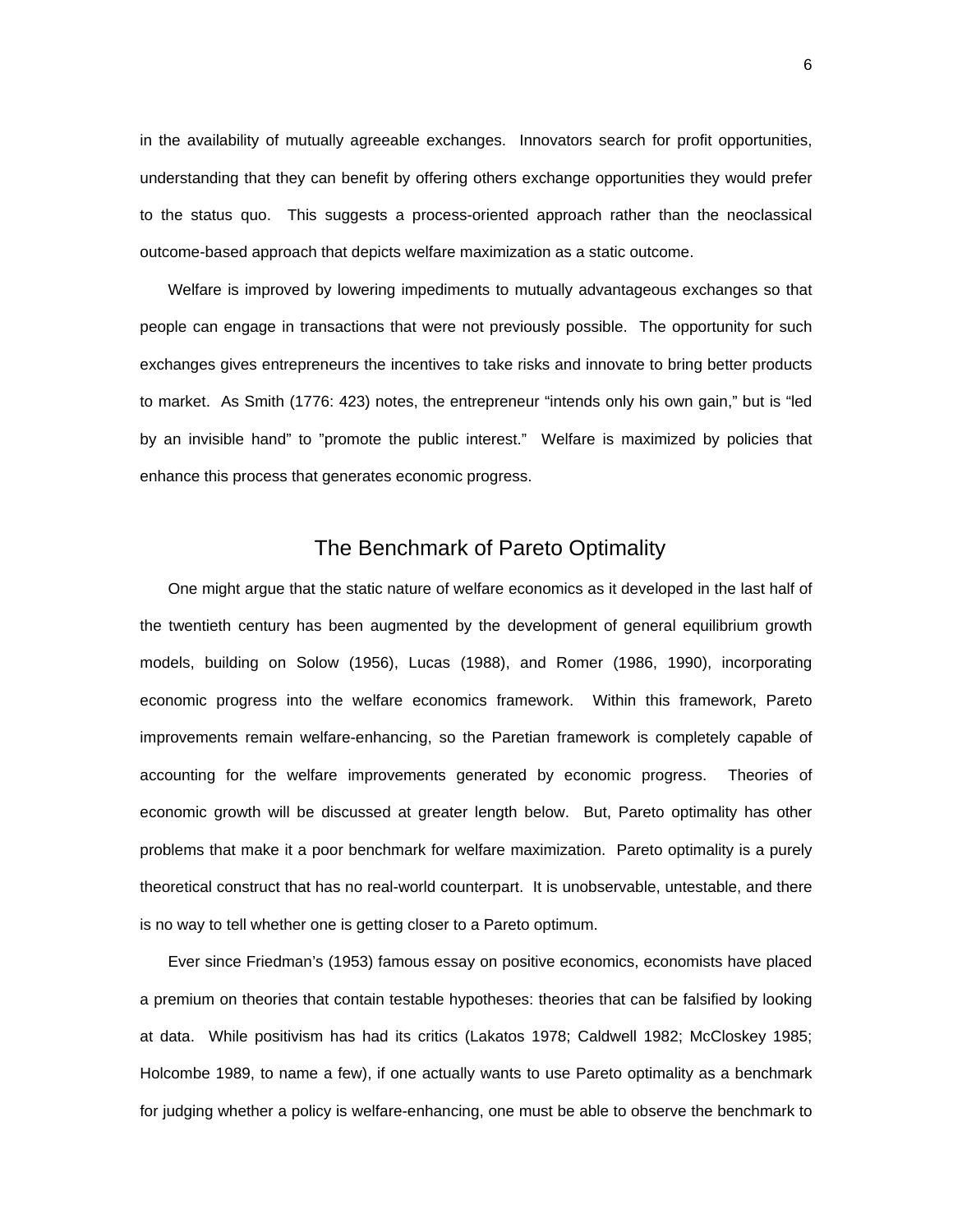see whether a policy change would move toward it. Pareto optimality cannot be observed, and there is no possible empirical test to reveal whether an economy is at a Pareto optimum, or close to one.

The theoretical construct of Pareto optimality requires major assumptions for its existence. A minor assumption is that the economy is in equilibrium, with no remaining mutually advantageous exchanges that are unmade. The major assumptions are behavioral assumptions that define the utility functions of individuals and managerial behavior of firms. Utility functions must be transitive, exhibit diminishing marginal rates of substitution, and in a dynamic setting be stable (although the foundations of neoclassical welfare economics are built in a static setting where time is not an issue). Experimental and behavioral economists have called these assumptions into question (Kahneman, Knetch, and Thaler 1991; Kahneman 2003; Smith 1974), and if people's utility functions do not conform with the neoclassical assumptions, even if a competitive equilibrium exists it may not be Pareto optimal. The optimality result relies on the assumed utility functions underlying the Paretian framework.

Setting these problems aside and granting all the assumptions underlying the construction of a Pareto optimum, Lipsey and Lancaster (1956: 11), explaining the general theory of second best more than half a century ago, note, "… if there is introduced into a general equilibrium system a constraint which prevents the attainment of one of the Paretian conditions, the other Paretian conditions, although still attainable, are, in general, no longer desirable." Therefore (1956: 11- 12), "… there is no *a priori* way to judge as between various situations in which some of the Paretian optimum conditions are fulfilled while others are not." One would think that the general theory of second best, by itself, would be enough to dissuade economists from using Pareto optimality as a benchmark for judging social welfare. For any policy change to be demonstrated as an improvement in welfare, that change by itself would have to result in a Pareto optimum. From a practical standpoint few economists would argue that the world is one step away from Pareto optimality, but regardless, because Pareto optimality is an unobservable and untestable concept, there would be no way to tell in any event.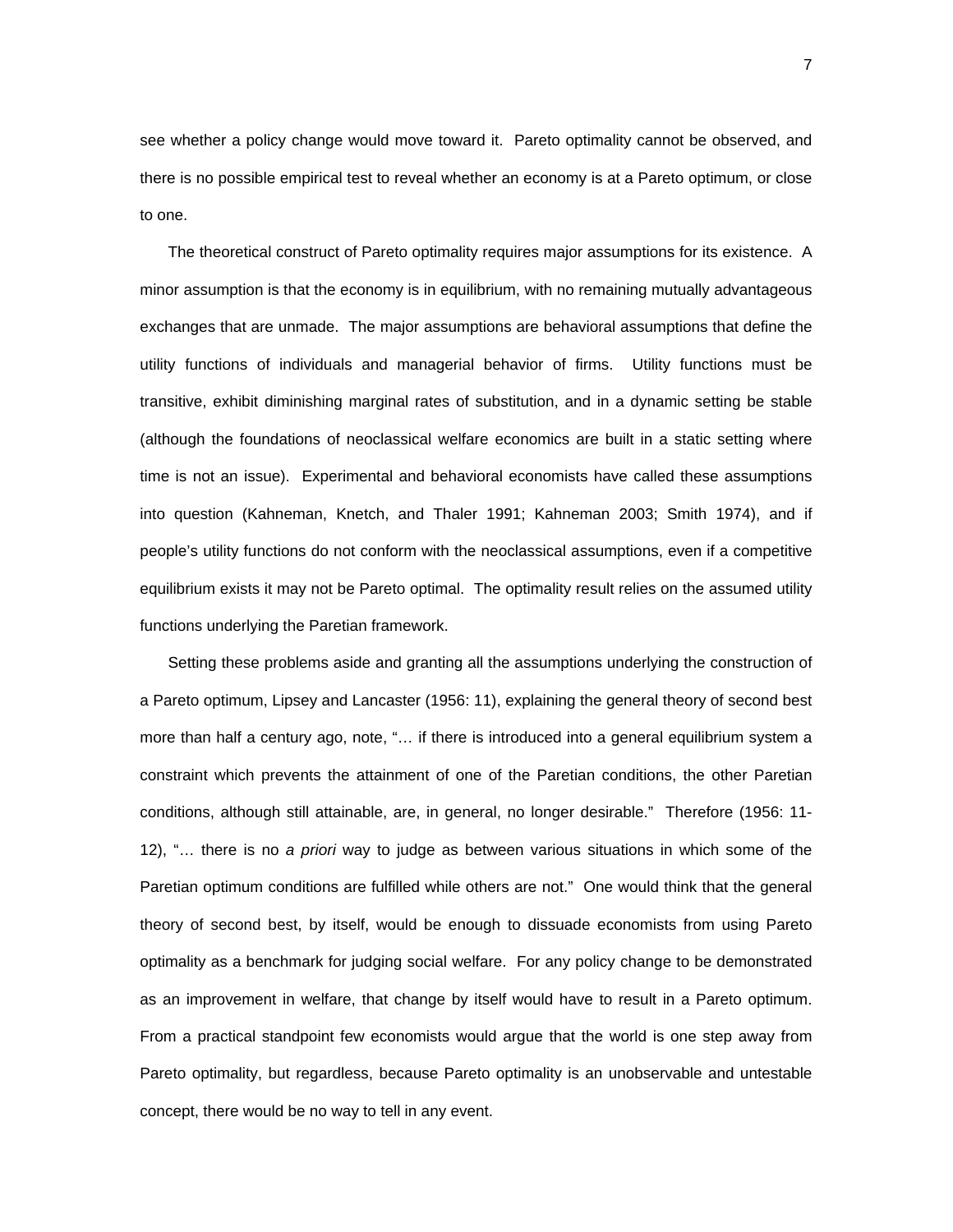Even when analyzed on its own terms, Pareto optimality is a purely theoretical construct that does not hold up as a benchmark for evaluating welfare in the real world. But, as the previous section noted, it would not provide an accurate measure of improvements in welfare anyway, because actual improvements in people's material well-being come almost entirely from economic progress, not from wringing static inefficiencies out of the economy.

#### Welfare Maximization as a Process, Not an Outcome

If one were to cling to the use Pareto optimality as a benchmark for welfare maximization, then once one reaches that Pareto optimal allocation of resources, welfare is maximized and cannot be increased further. Simple observation of the way that material well-being has increased over the years, decades, and centuries reveals how poorly this conception of welfare maximization fits the real-world facts. In the real world, welfare maximization is a process that has no theoretical maximum. Progress can keep occurring, and as it does, people's welfare can continue to improve. Welfare is maximized by those economic forces that create economic progress, and any movements toward Pareto optimality – while they may be beneficial, whether or not they can be observed – are mostly irrelevant to actual economic welfare. Not even the staunchest Paretian would argue that people's welfare was higher at the end of the twentieth century than at the beginning because the economy at the end of the century was closer to Pareto optimality. It may not even be true if an increasingly-interdependent economy generates an increasing level of externalities, but the larger point is that whether it is true or not is largely irrelevant to people's actual material well-being.

In the Paretian framework, Pareto optimality is a welfare maximum, with the caveat following Samuelson (1956) that if interpersonal utility comparisons can be made lump-sum taxes and transfers may further enhance welfare. This static notion of welfare maximization, in which once a welfare maximum is reached no further improvements are possible, is inconsistent with simple observation of the real world in which material well-being has continued to advance since the beginning of the industrial revolution, with no end in sight. Welfare maximization is not an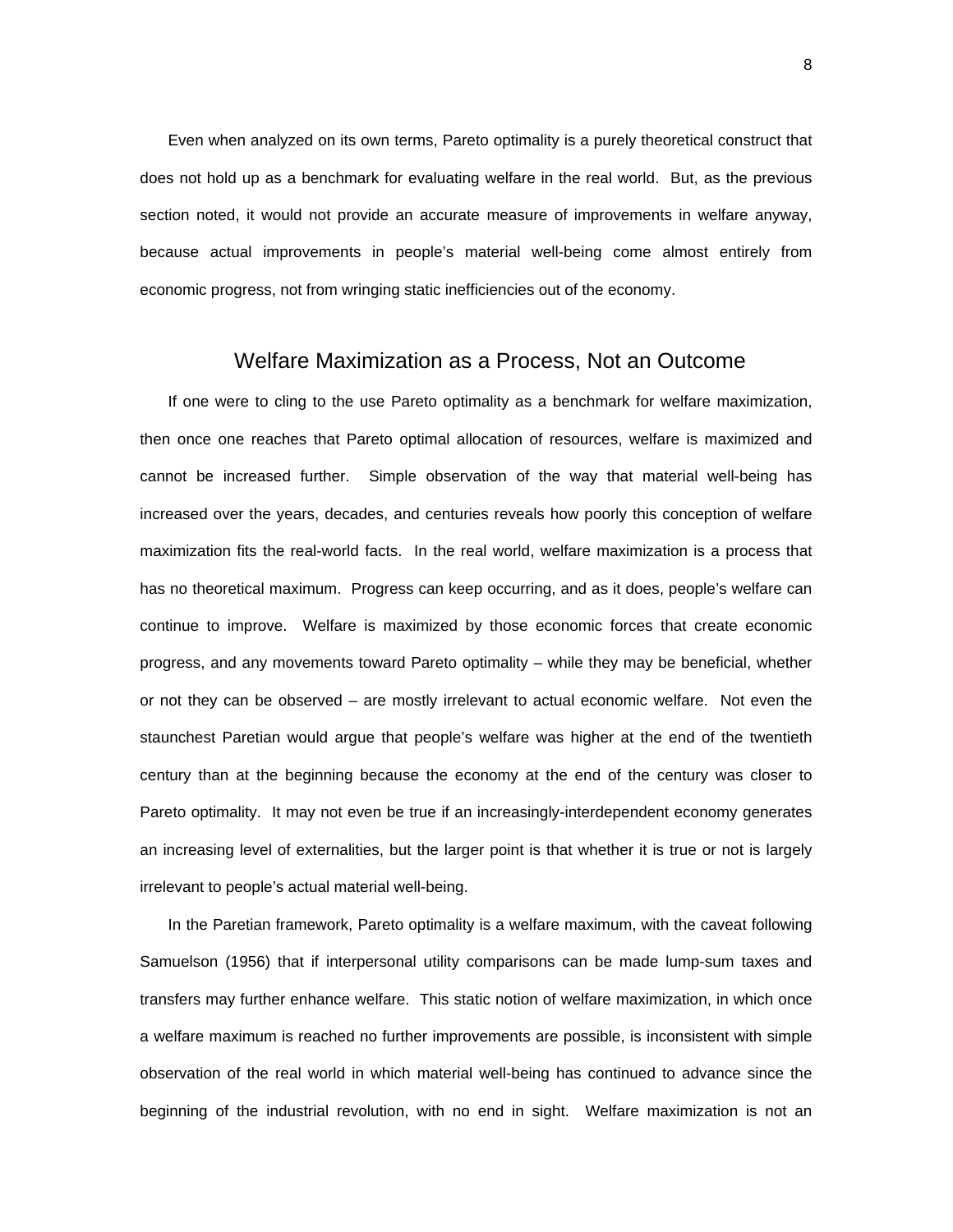outcome, it is an ongoing process, so welfare economics needs to shift its foundation to be consistent with a process-oriented view of welfare maximization in which welfare can continue to advance, and in which there is no end-state that could be used as a benchmark against which welfare can be judged.

Welfare is maximized in an environment that maximizes the opportunity for economic progress, which points in the direction of identifying welfare-maximizing policies. Welfare maximization means enabling economic progress.

#### Pareto Optimality Versus Pareto Improvements

In contrast to Pareto optimality – an unobservable and irrelevant benchmark for welfare maximization – Pareto improvements do improve welfare and can be observed. A Pareto improvement occurs if at least one person is made better off without making anyone else worse off. If welfare maximization is a process, not an outcome, Pareto improvements are more applicable to people's actual welfare than Pareto optimality than Pareto optimality, because exchange is a process that improves the welfare of those engaging in it.

Some assumptions need to be made to conclude that exchange improves welfare, but the assumptions are weak compared to the assumptions needed to identify a Pareto optimum. By making one assumption – people are able to judge their own well-being to determine when an exchange makes them better off – Pareto improvements can be observed every time people engage in an exchange. There is no need to assume that utility functions are transitive or that indifference curves exhibit diminishing marginal rates of substitution. With the assumption that people engage in exchange to improve their well-being, the act of exchange by itself demonstrates that welfare has been enhanced, and by the definition of a Pareto improvement, a Pareto improvement has occurred. Pareto improvements can be observed just by observing the individuals who are party to the exchange, whereas observing Pareto optimality would require knowledge about the marginal conditions for every individual and every production process in the economy.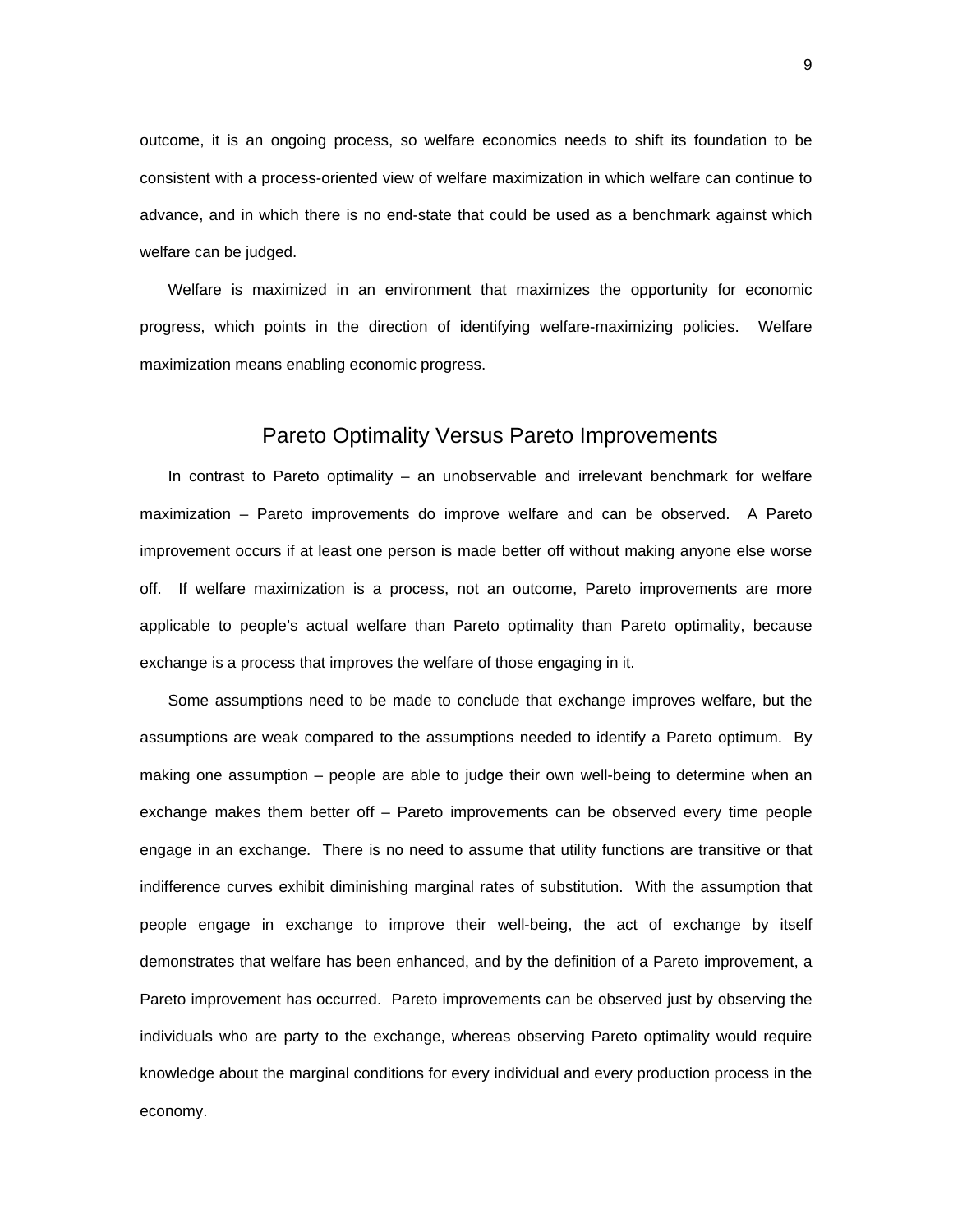Whereas Pareto optimality is essentially irrelevant to actual economic welfare, Pareto improvements are the cause of improvements in welfare. However, one must look beyond simple exchange to see the relevance of Pareto improvements. While welfare is enhanced by exchange, economic progress that raises today's level of welfare beyond what existed before is the creation of exchange opportunities that did not previously exist. For example, prior to 1870 nobody in the United States could exchange anything for a banana, because bananas were not available in the United States. A Brooklyn entrepreneur, Minor Keith, built railroads in Costa Rica and planted bananas by the tracks for the purpose of importing them into the United States. As a result, Pareto-improving exchanges were possible that could not have occurred before, giving people in the United States the opportunity to consume bananas. Henry Ford provides a similar example, allowing people to buy automobiles who could not have purchased them before. Steve Jobs provides another example, allowing people to buy personal computers who could not have purchased them before.

If people have the opportunity to make the same exchanges they made in the past, their level of material well-being will be maintained. If people have the opportunity to make exchanges that were unavailable in the past – and they actually make those exchanges – their material wellbeing will be improved. They have demonstrated that in their behavior. By choosing the new opportunities over those previously available to them, they reveal that they are better off.<sup>[3](#page-22-1)</sup> Pareto improvements are relevant to welfare maximization, then, not so much in the static sense of analyzing how people can exchange to make themselves better off, but in the dynamic sense of creating new opportunities for exchange that were previously unavailable. The creation of those new opportunities constitutes economic progress, and economic progress is what enhances welfare.

#### Growth Versus Progress

Since the 1990s, as a result of work by Lucas (1988), Romer (1986, 1990), and others, growth theory has been pushed into the mainstream of economic analysis. In one sense, the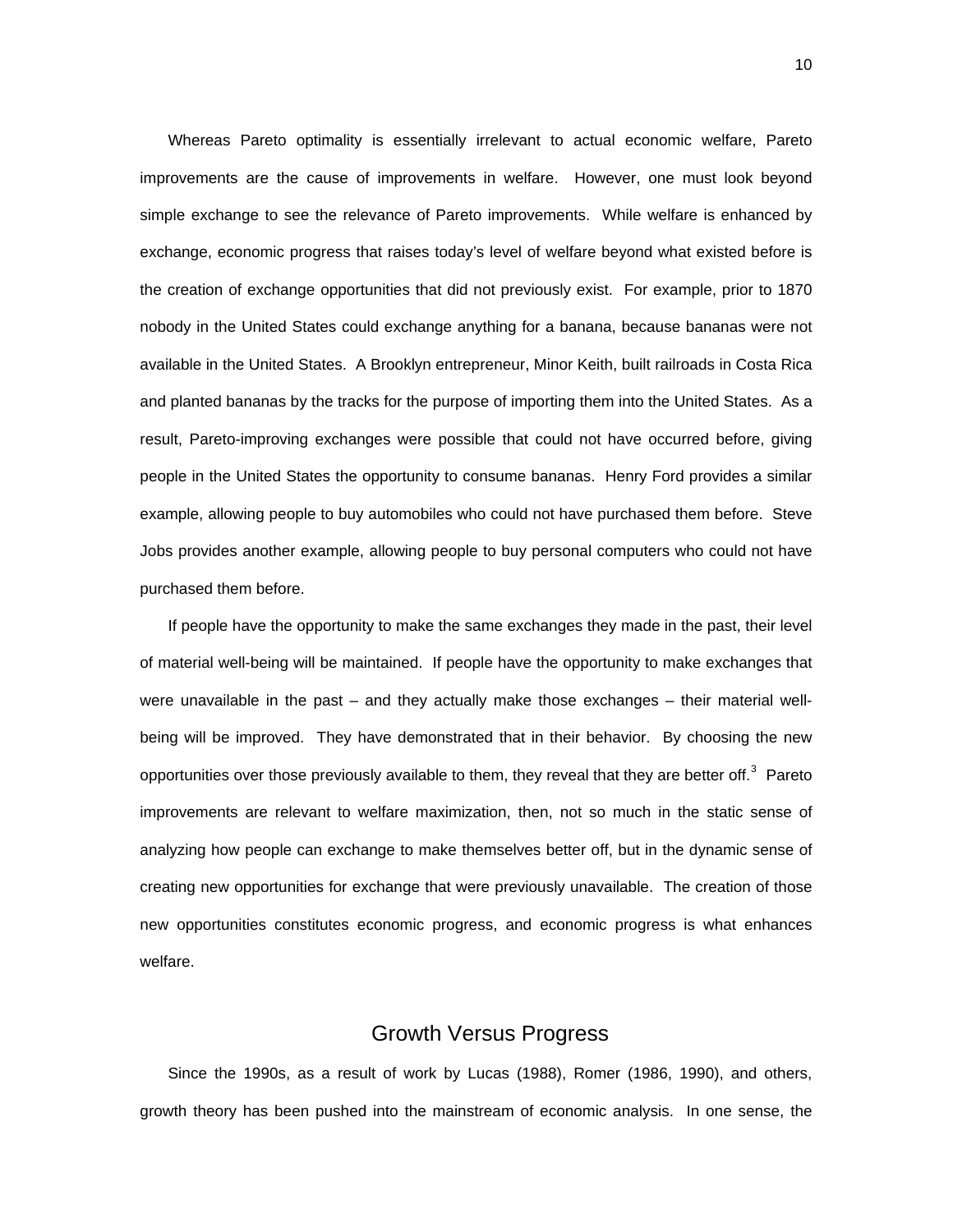causes of increasing prosperity have been at the foundation of economics since its beginning. If Adam Smith is the father of economics, the title of his 1776 book, *An Inquiry Into the Nature and Causes of the Wealth of Nations,* reveals his interest in, as his title says, understanding what creates prosperity. But this emphasis was side-tracked to a degree by Malthus (1798) and Ricardo (1817), who concluded that most people would always be stuck at a subsistence level of income, and interest in economic progress was completely derailed by the twentieth century equilibrium approach to economic analysis.

Economic analysis was revolutionized by Marshall's (1890) partial equilibrium approach to understanding markets, and Keynesian macroeconomics, based on Keynes (1936) but moreso on Hicks (1937), depicted the macroeconomy in an equilibrium framework paralleling Marshall's microeconomy. In the Keynesian framework, the policy goal was to arrive at an equilibrium with full employment and low inflation, which is similar to the policy goal of Pareto optimality in that once that goal is reached, no further improvements are possible. The equilibrium framework was further advanced by Hicks (1939) and Samuelson (1947), who laid the general equilibrium foundation for the neoclassical welfare economics described by Bator (1957) and Graaf (1957). Thus, the subject of economic analysis evolved from Smith's focus on the causes of prosperity to the twentieth century focus on understanding the properties of economic equilibrium.

Within this equilibrium framework the subject of economic growth was integrated through Solow's (1956) model that depicted an equilibrium growth path consistent with the static equilibrium represented by a Pareto optimal allocation of resources. Within this framework, output,  $Q$ , is a function, f, of inputs capital, K, and labor, L, or  $Q=f(K,L)$ . Growth is depicted by increases in Q, and the production function shows that this can be accomplished by increasing the inputs, K, and L, or by increasing the productivity of production by improving the production function. One can envision  $Q = g(K, L) > Q = f(K, L)$ , and growth can occur by shifting from production function f to production function g. Typically, this has been thought of as incorporating technological change.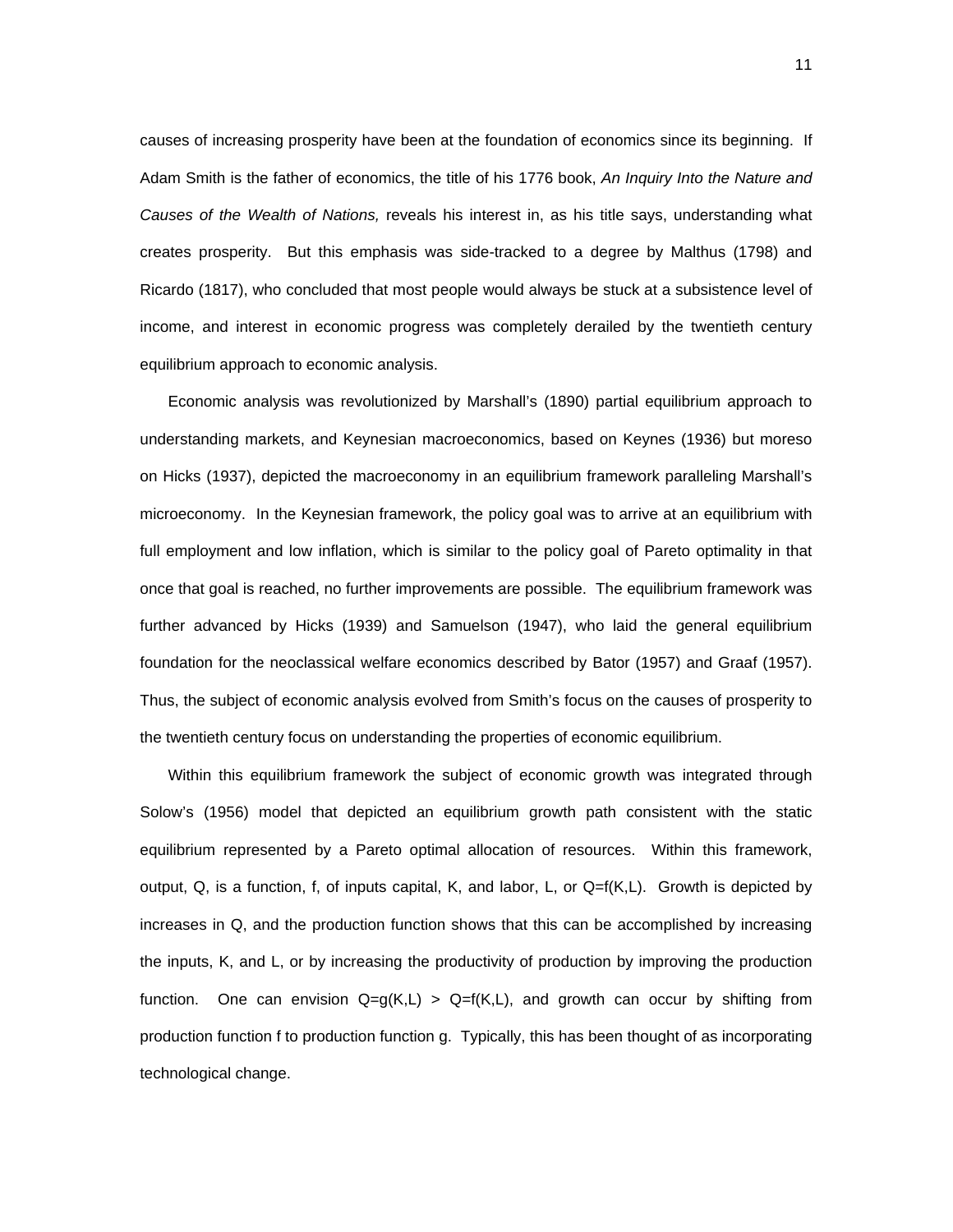As Lucas (1988) insightfully argues, L should be viewed not just as the number of laborers, but rather as a measure of human capital. Thus, looking at the production function, growth can occur by investments in physical and human capital, and by technological advances. In hindsight some evidence that this approach to economic growth leaves out some essential causal factors comes from economies that applied this model of growth most literally. For example, the former Soviet Union invested heavily in both physical and human capital, and their educated workforce engaged in a policy, directed by central planning, of incorporating technological advances into their production processes. Yet, despite their investments to increase K and L, and their policy of trying to shift production from  $Q=f(K, L)$  to  $Q=q(K, L)$ , the Soviet Union collapsed as a result of its economic failures.

This central economic planning found support not only from communist governments, but by the leading architects of twentieth century economic theory as well. Taking this framework for economic growth very literally, Samuelson (1973: 883), in his best-selling introductory textbook, estimated that the Soviet Union's per capita income was about half of per capita income in the United States; yet because of its superior economic system he argued that the Soviet Union's economic growth rate was greater, and projected that it would catch up to the United States in per capita income perhaps as early as 1990, and almost surely by 2010. Historical events have shown that the theory underlying Samuelson's forecast is somehow flawed or incomplete, yet that same foundation remains in neoclassical growth theory in the twenty-first century.

One problem with this framework was noted earlier. When analyzing the substantial increase in economic well-being that people in market economies have enjoyed over time, the major component in that increase is the new goods and services that people have to consume. While it is true that if one just reduces all of the heterogeneous production of the economy into a homogeneous measure, Q, measured Q has increased substantially, this method of analysis leaves out the fact that as aggregate income has grown, the components that make it up change over time. The method of aggregation in growth theory depicts the process as growth in a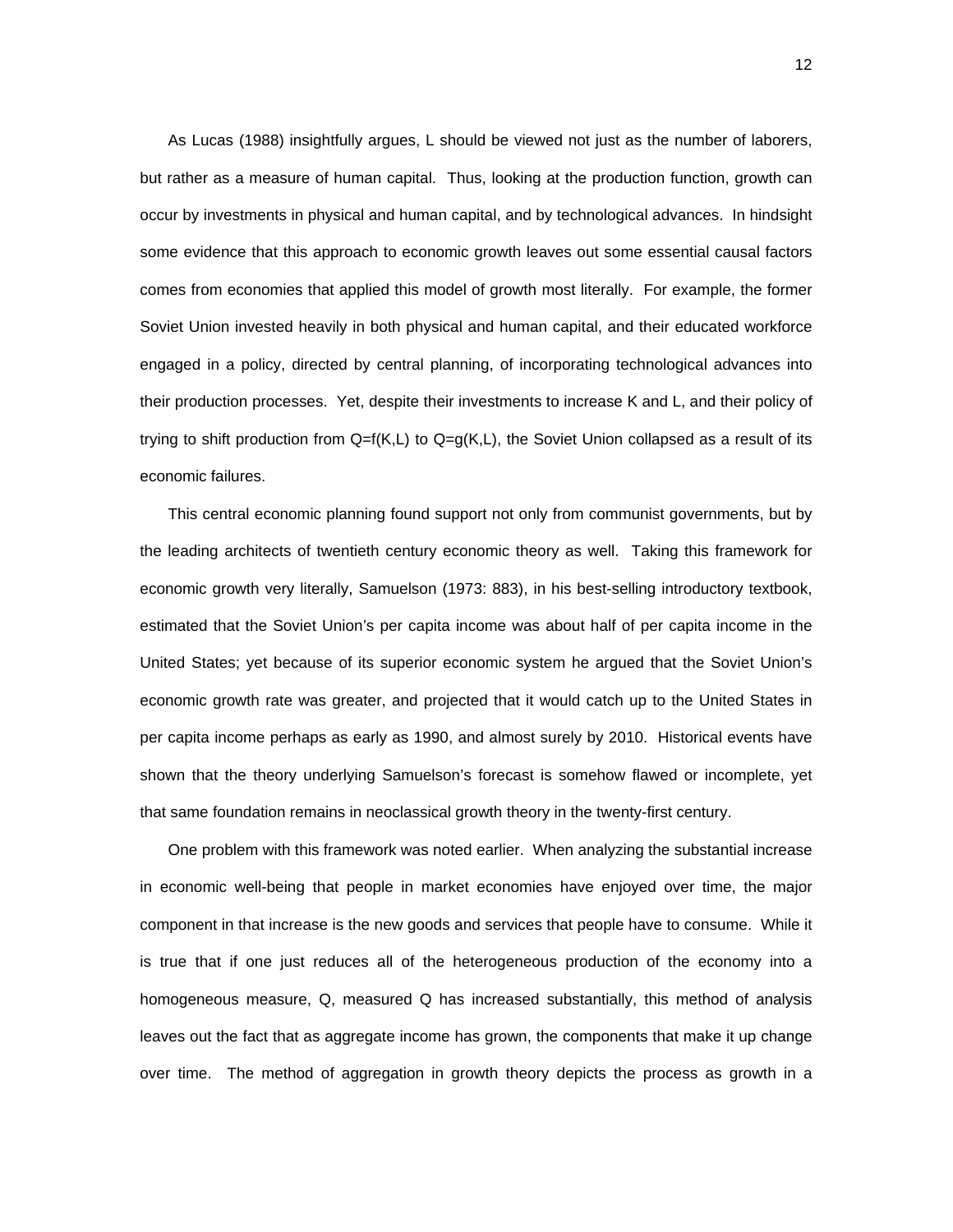homogeneous measure of income without recognizing that this growth embodies in it progress represented by changes in the components.

This is a fundamental shortcoming of the theory, not a mere detail, because it is the change in the components that cause the increase in aggregate income, and in a framework that does not incorporate the change in the components, the fundamental cause of growth is assumed away. If the model assumes away the fundamental cause of growth, it cannot explain what it has assumed away. For growth theory to accurately depict the nature of economic growth, it would have to account for economic innovation and changes in the composition of output, not just depict growth as increases in Q.

As impressive as it is that general equilibrium macro models can be calibrated to accurately describe the movements of economic variables, this is precisely what Ptolemy did in his model of the universe, about 150 A.D., which depicted the universe with the Earth in the center and the heavenly bodies moving around it on concentric spheres. Ptolemy's model of the universe held up well (and is still the basis on which planetariums are designed) until challenged by Copernicus in the 1500s. The Ptolmeic model of the universe shows that a model can be completely inaccurate in its depiction of actual underlying phenomena and yet still be very accurate in replicating real-world movements in data. If the engine of economic progress is the new goods and production methods that are completely left out of a growth model that just shows growth as increases in aggregate output, one might question whether such growth theories really are descriptive of the underlying processes that cause growth, even if they are able to closely replicate movements in macroeconomic data.

Over the twentieth century per capita income in the United States increased by about seven times. While people on average consumed more calories at the end of the century than at the beginning, they did not consume seven times as much food. Similarly, transportation technology at the beginning of the twentieth century still relied heavily on horse-drawn wagons, or at the high-tech end of things, on steam engines pulling trains. At the end of the twentieth century people did not demand seven times as many horses, or seven times as many train rides. They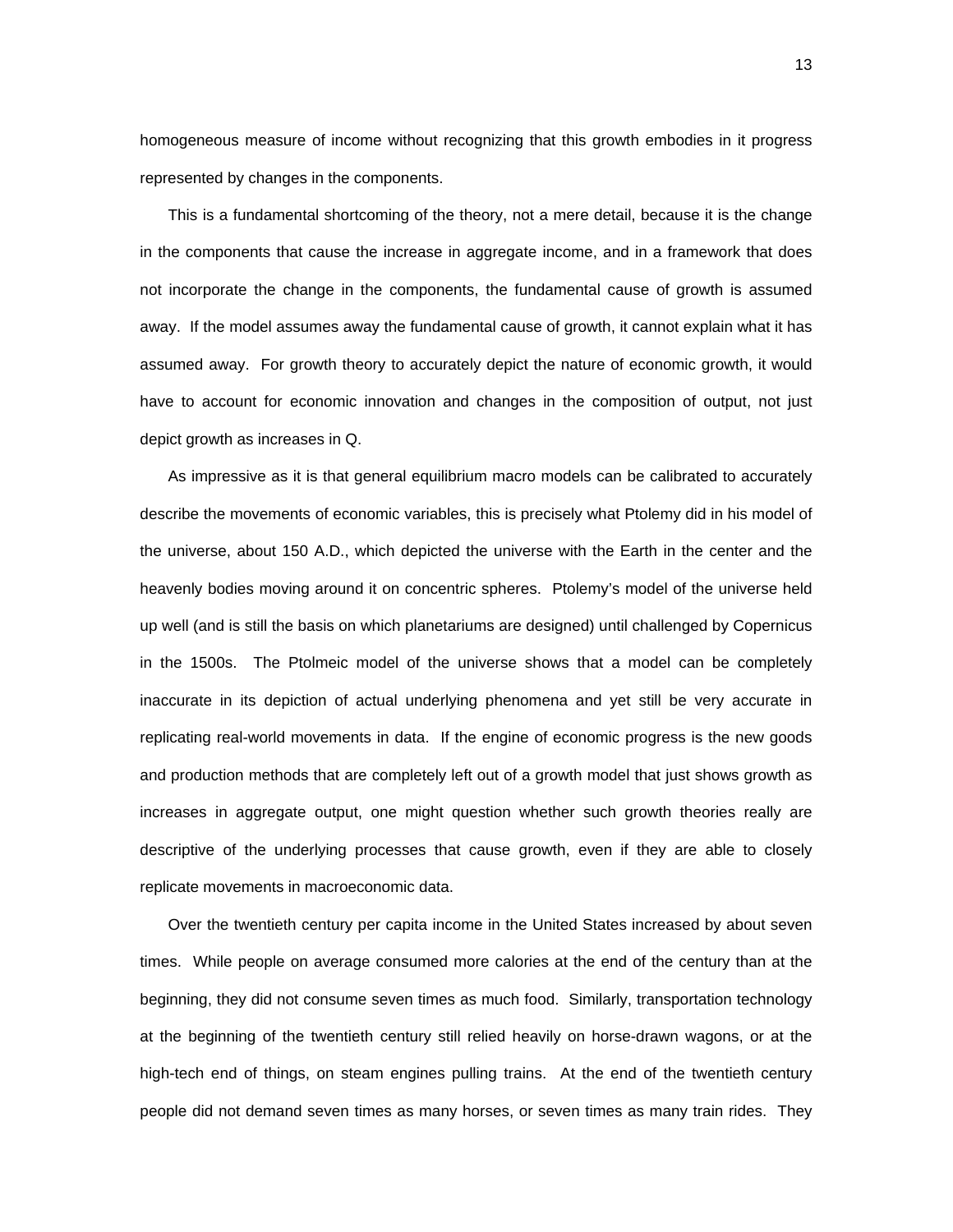would not have had the time to consume that much transportation, and in fact the demand for horse-drawn carriages and train rides fell as people crossed the country – and the oceans – in aluminum cylinders that traveled 550 miles an hour six miles above the surface of the Earth. They lived in air-conditioned homes with microwave ovens and computers connected to the internet, consuming goods that had not even been imagined a century before.

Income could not have grown as much as it did in the twentieth century if the characteristics of output had not changed. People did not work so they could buy more of the same goods, but because new and improved goods were available to them. Had the characteristics of output remained the same, total output would not have expanded as much as it did. Progress is the engine of economic growth and the economy grew because progress created improved output – as judged by the demands of those who consumed it. Income growth cannot be understood without incorporating the forces that led to innovations in the types of goods and services that people consume.

This type of innovation creates what Schumpeter (1950: 81) referred to as creative destruction. If one envisions an economy prior to an innovation as in a competitive equilibrium, the disturbance caused by the innovation causes some activities that were previously profitable to become unprofitable, as people migrate from old products and markets to new ones. That creative destruction is welfare-enhancing and produces economic progress. If the creative destruction disturbs the existing way of doing things, it may be a move away from an existing Pareto optimum, further suggesting the problems with using Pareto optimality as a benchmark for welfare maximization.<sup>[4](#page-22-1)</sup> Movements away from Pareto optimality caused by innovative creative destruction are welfare-enhancing, in contrast with neoclassical welfare economics. The conjecture in this paragraph is built entirely within the framework of neoclassical welfare economics, using Pareto optimality as a benchmark, and this benchmark has already been questioned because it is unobservable and irrelevant to actual welfare maximization. The point here is that not only is it irrelevant, but when economic progress is seen as the cause of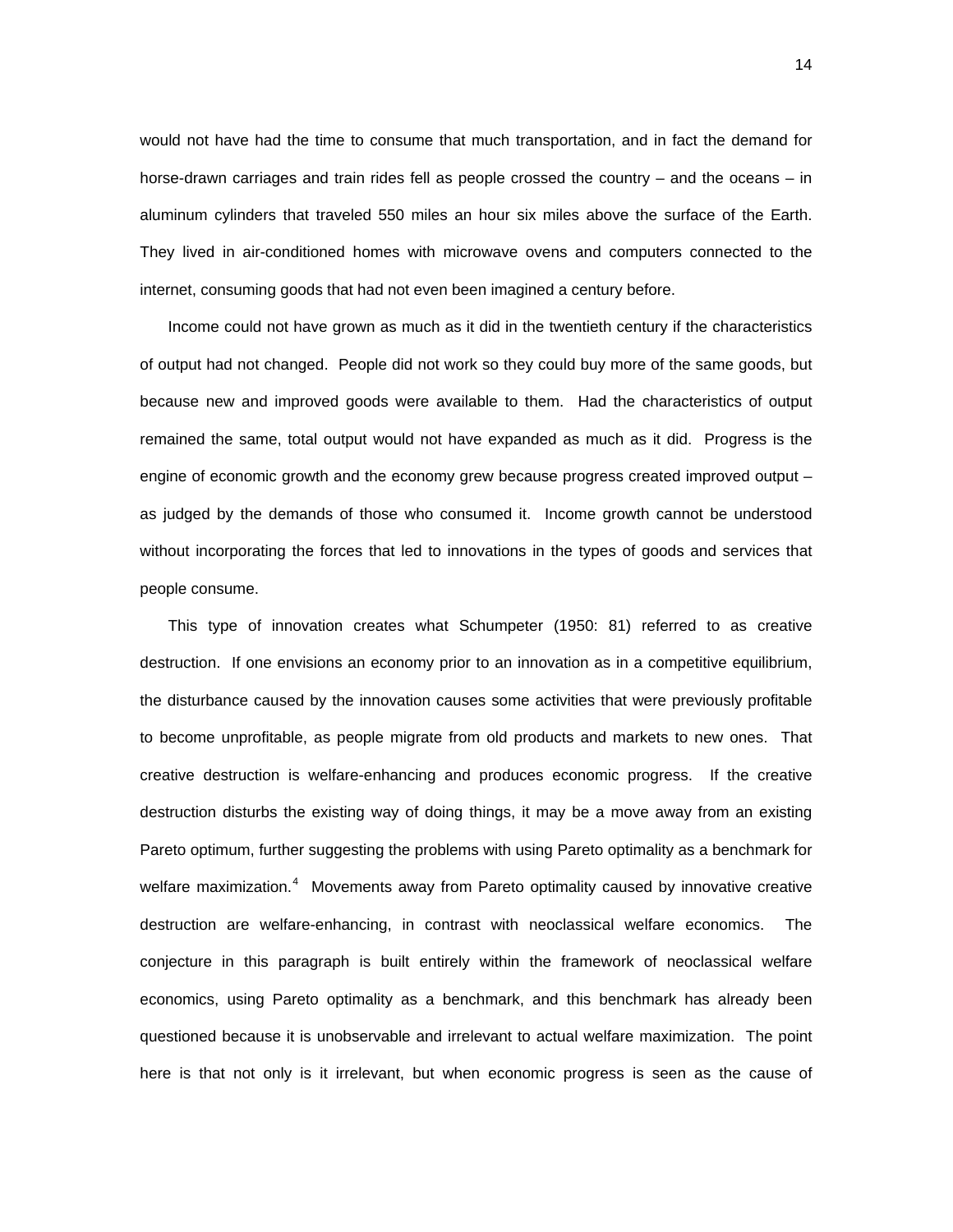improvements in welfare, sometimes movements away from Pareto optimality are welfareenhancing.

When looking at improvements in people's welfare, increases in income improve economic well-being, so income growth is welfare-enhancing. People's welfare also increases because they can consume new goods that were not available in the past. The potential for income growth is limited in the absence of innovation in the goods and services that can be bought with increases in income. Therefore, the foundations of welfare economics must be based on those factors which generate the economic progress that produces the increased welfare, not just factors which cause incomes to rise. Entrepreneurship, not income growth, is the key to increasing welfare. Income growth is only one facet of the economic progress that increases welfare.

#### Theoretical Foundations of Welfare Economics

While welfare economics traces its (modern) origins back to Pigou (1962 [1920]), Schumpeter's (1937) *Theory of Economic Development* provides a foundation more along the lines of identifying the actual causes of improvements in economic welfare. Schumpeter distinguishes invention from innovation, noting that innovation means bringing new products and production processes to market, leading not just to growth, but to progress. Very likely, Pigou's ideas evolved into the still-current neoclassical welfare economics of the 1950s not because neoclassical welfare economics contained more insight than Schumpeter's approach, but rather because it could be directly built upon the mainstream general equilibrium framework popularized by Hicks (1939) and Samuelson (1947), which was on the cutting edge of economic theory.

The welfare economics of the 1950s developed the way it did because it was using the increasingly mathematical tools of neoclassical economics. To quote an old saying, "When the only tool you have is a hammer, everything looks like a nail." The hammer of the neoclassical framework built a welfare economics that defined a welfare maximum as a static Pareto optimum. Meanwhile, Schumpeter's framework was not so amenable to mathematical rigor, and suggested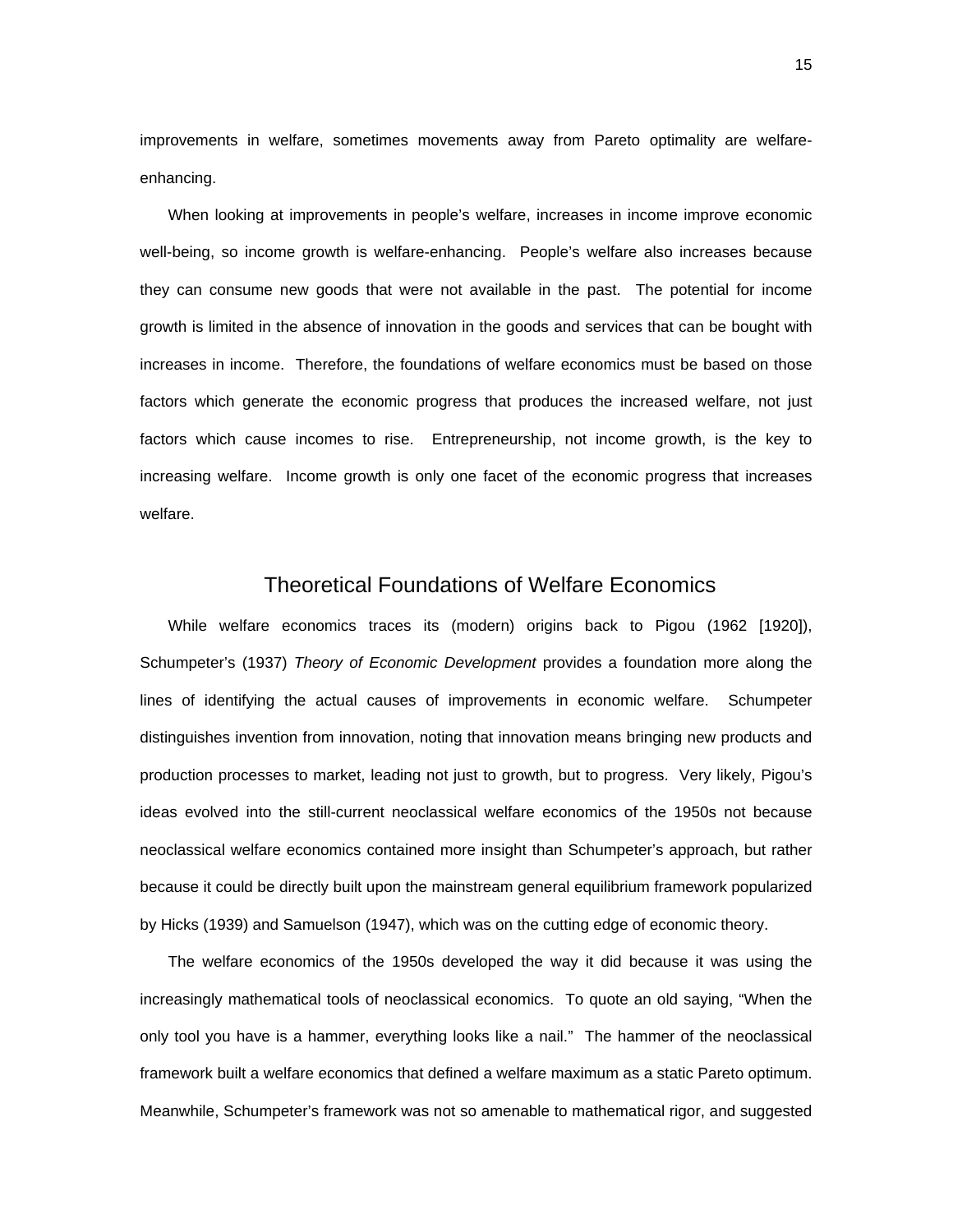an indeterminacy in economic outcomes that was not so readily compatible with the more rigorous general equilibrium approach.

A look out the window at the real-world economy suggests that it is better described by an evolutionary approach than an equilibrium framework, and while authors such as Alchian (1950), Nelson and Winter (1982), and Beinhocker (2006) have made some contributions toward an evolutionary framework for economics, their insights have not been applied to welfare economics, at least directly. One major difference between an evolutionary framework and an equilibrium framework is that while an evolutionary system continues evolving, it does so in a pathdependent way and is not headed toward some deterministic outcome. Entrepreneurial decisions made today can change the future trajectory of the economy, in contrast to an equilibrium framework where regardless of what people decide today, market forces always pull the economy back to equilibrium. In an evolutionary setting, there can be no benchmark, like Pareto optimality in the neoclassical framework, that indicates whether welfare is maximized.

### Profits and Welfare Maximization

In neoclassical welfare economics, profit (beyond a normal profit) is inconsistent with welfare maximization. Profit is an indication of either monopoly, which is inefficient because too little of the monopolized output is produced, or of disequilibrium, which also results in an inefficient allocation of resources. In the competitive general equilibrium, following Arrow and Debreu (1954), that is the benchmark for welfare maximization, profits are zero, and following Bator (1958), at least one type of profit (monopoly profit) is an indicator of market failure – that is, a failure to reach a welfare-maximizing Pareto optimum. In the neoclassical framework, profit is inconsistent with welfare maximization.

When one views welfare maximization as a process that generates economic progress, profits are necessary for welfare maximization. Welfare is improved through economic progress, as entrepreneurs discover more efficient methods of production, and new and improved goods and services that can be produced for consumers. Profit both provides an incentive for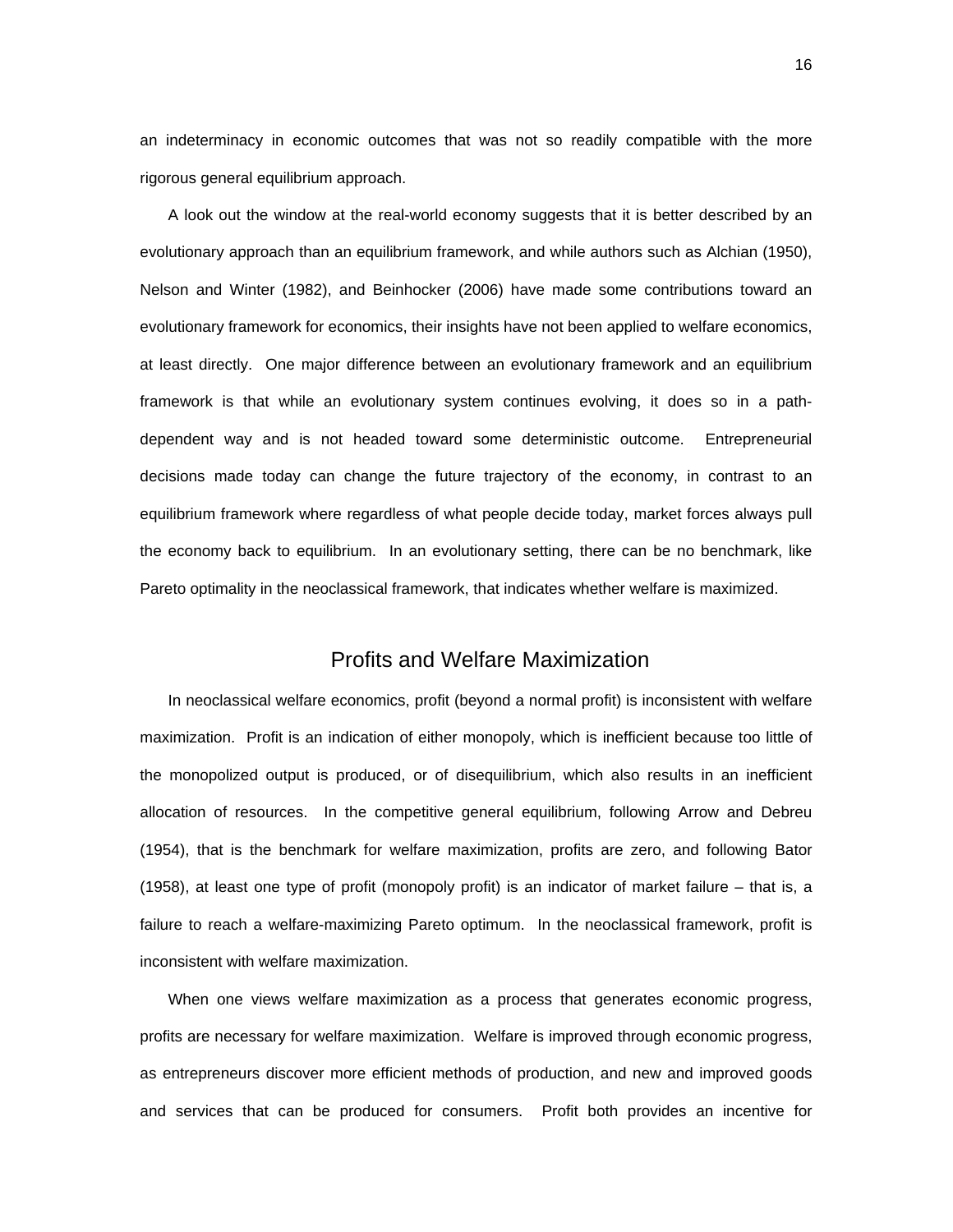entrepreneurs to engage in this function, and provides an indicator of the success of the entrepreneurial activity.

Entrepreneurs necessarily face uncertainty when they introduce innovations into an economy. Changes in production methods do not always work as foreseen, and there is no way to look at economic data to tell whether innovations that are brought to market will prove profitable. Profits are revenues minus costs, and because the new product has never been on the market, one can only speculate on the demand for it. Entrepreneurs undertake these uncertain ventures because if their judgment is correct, they will profit. Profit serves the dual role of giving entrepreneurs an incentive to take a risk and introduce an innovation into the economy, and as an indicator of whether, after the fact, the innovation was welfare-enhancing. A profitable innovation indicates welfare has been enhanced, because purchasers are willing to pay more for the output than it costs to produce. A loss indicates that welfare has been diminished, and that the entrepreneur should change course. Innovations are initiated in response to the lure of profits. As Schumpeter (1934: 154) said, "Without development there is no profit, without profit no development."

When one views welfare maximization as a process that generates economic progress, profits are necessary for welfare maximization; yet, in neoclassical welfare economics profits are inconsistent with welfare maximization. This, by itself, illustrates why a Pareto optimal allocation of resources inhibits welfare maximization and is inconsistent with welfare maximization.

#### Welfare and Public Policy

A reexamination of the foundations of welfare economics might be interesting purely on theoretical grounds, but would be much more valuable if it brought with it policy implications, and it does. Welfare is enhanced through economic progress, and economic progress is generated through entrepreneurship. Profits serve both as the incentive for entrepreneurial activity and as an indicator that innovation has actually been welfare-enhancing. If innovators can combine resources in such a way that the cost of production is less than the revenue from selling what is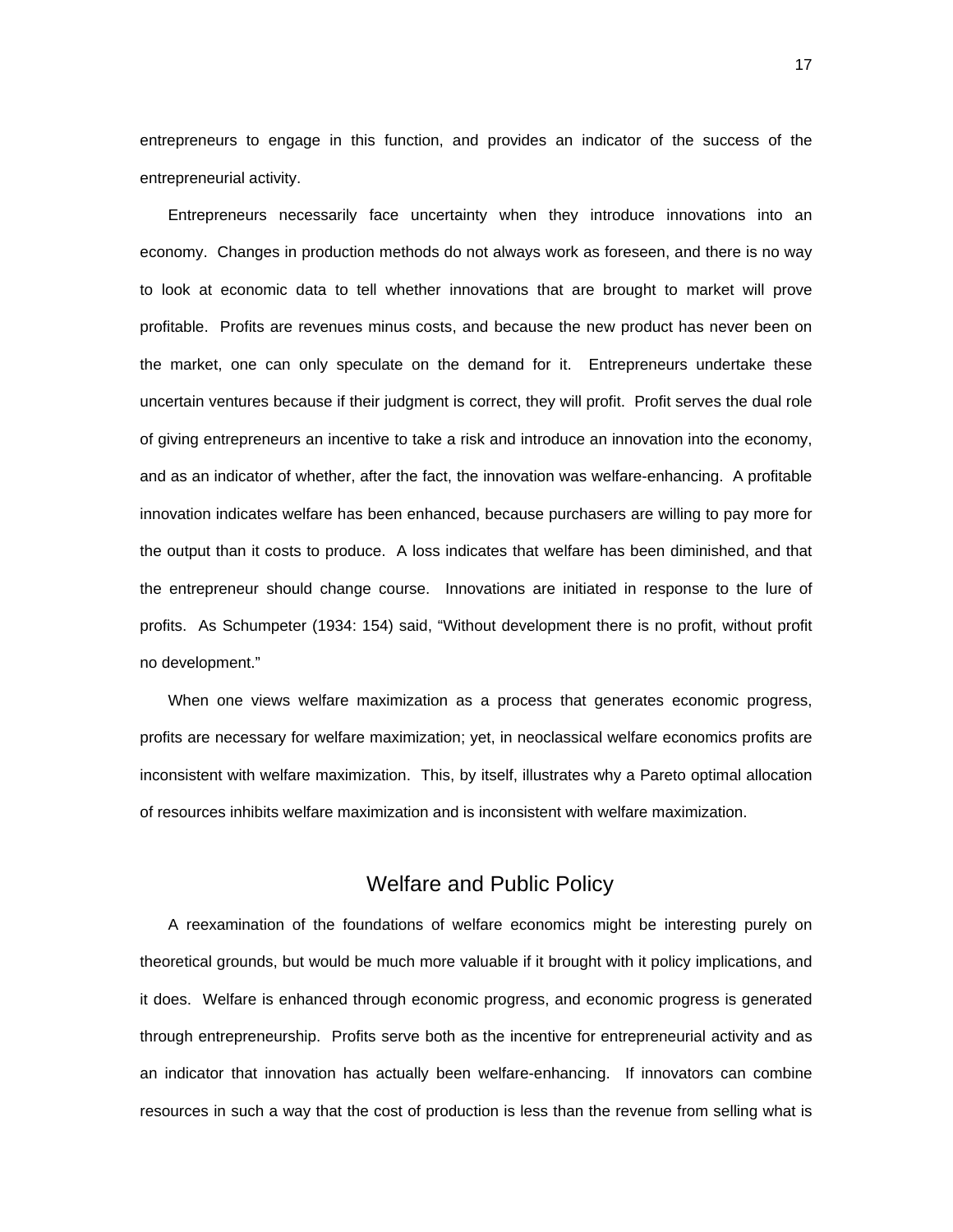produced, resource allocation is improved, based on the values buyers and sellers place on the resources and products that are marketed. This economic activity takes place through voluntary exchange, which public policy should protect and encourage.

In keeping with the process-oriented nature of welfare economics, welfare-maximizing policies are those that create an environment in which entrepreneurship and innovation are most likely to flourish. A growing literature is identifying and empirically verifying the characteristics of this environment. A good taxonomy – and a good data source – is found in Gwartney and Lawson (2007). The literature using their index empirically supports the conclusion that protection of property rights, freedom of exchange, rule of law, low taxes and regulatory barriers, limited government, and access to sound money, are the key features that lead to economic progress. A reformulation of the foundations of welfare economics would place the foundation of economic welfare on the degree to which the institutional structure fosters entrepreneurship and economic progress.

Welfare itself is not a single-dimensioned outcome, and there is no reason not to look at indicators such as per capita income, life expectancy, capabilities and inequality (Sen 1992), or even measures of happiness (Frey and Stutzer 2001), because those are the things economic actors are striving for as they make choices throughout their lives. However, welfare economics as defined by Pigou focuses on people's material well-being, and people's material well-being is maximized through economic progress. Because progress is an ongoing process, not an outcome, the focus of a reformulated welfare economics naturally turns to those economic institutions that are most conducive to the generation of progress.

#### **Conclusion**

Because welfare maximization is a process, not an outcome, welfare is never "maximized," if that means arriving at a welfare maximum. A process-oriented approach to welfare maximization more accurately describes real-world increases in welfare than the outcome-based neoclassical depiction of welfare maximization. One would be hard-pressed to describe the huge increase in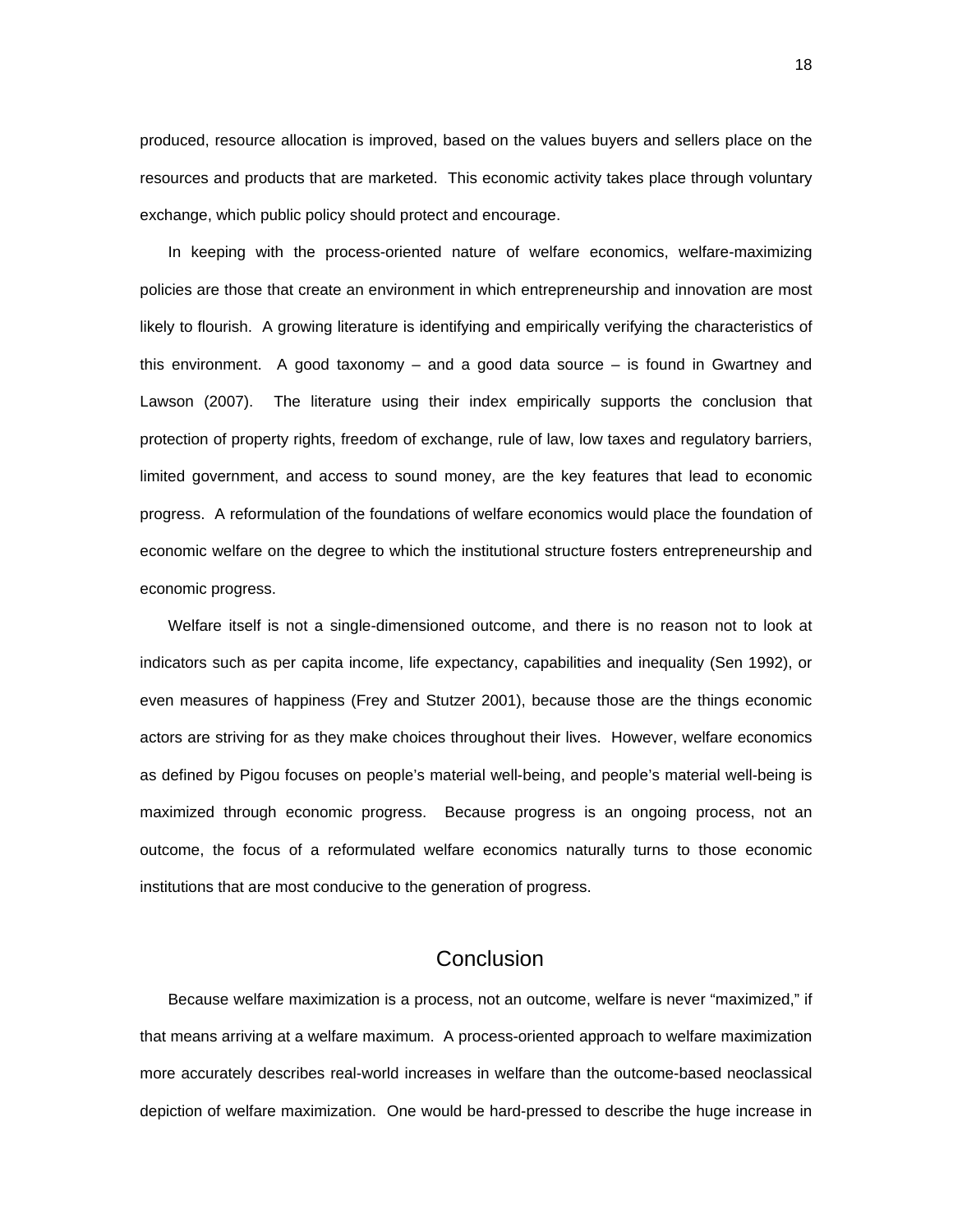economic welfare over the past century as a consequence of moving toward Pareto optimality, following neoclassical welfare economics. Rather, it is a result of the process of economic progress, consistent with a process-oriented approach to welfare economics.

If we date the beginning of modern welfare economics to the publication of the first edition of Pigou's book in 1920, welfare economics is now nearly 90 years old, and it is unrealistic to think that one short paper can replace a research program that has been going on that long. This paper has the more modest ambition of pointing out the fundamental – and fatal – flaws in the foundations of neoclassical welfare economics. If economists will step back just far enough to admit that welfare is not maximized by allocating resources Pareto optimally, and that in important ways a Pareto optimal allocation is actually inconsistent with welfare maximization, economics can move away from what obviously is a flawed foundation for welfare economics. The very limited goal of this paper is to try to get economists to recognize that welfare is maximized through economic progress, not through a Pareto optimal allocation of resources.

If Pareto optimality is abandoned as a benchmark for welfare maximization, what would replace it? Much of the paper is oriented toward showing that there is a coherent way to think about welfare maximization as a process, and that this line of reasoning points toward a reformulation of the foundations of welfare economics. However, at this point, neoclassical welfare economics is so firmly entrenched in the discipline it would be a large step simply to recognize the fatal flaws in neoclassical welfare economics and consider the suggestions here as demonstrating that there is an alternative. One reason for mentioning policy implications in one of the sections above is to illustrate that the implications go well beyond economic theory, and are important for people's real-world economic welfare. Economic progress is what improves economic welfare, so any reformulation of welfare economics should start from that clearlyobservable fact.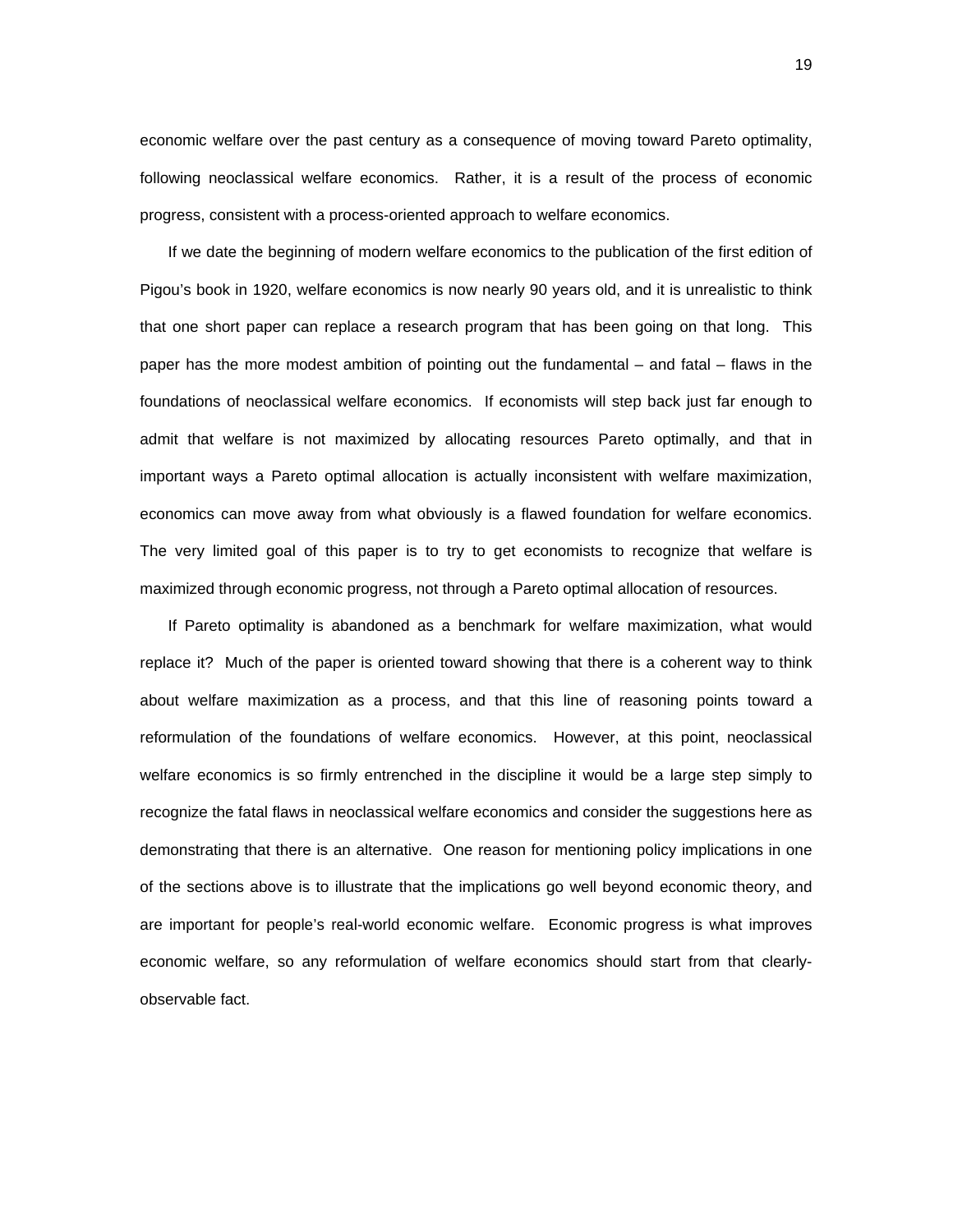#### **Footnotes**

 $1$  It may be possible to further increase social welfare if redistribution would lower the utility of those from whom resources were transferred less than it would add to the utility of the recipients of those resources, following Samuelson (1956).

 $2$  For example, supermarkets replaced corner grocery stores because the development of the automobile allowed supermarkets to attract customers from a wider area who were able to buy more each time they shopped because they could carry their purchases in their cars. The development of the automobile led to the development of the supermarket, giving shoppers a greater variety of choices at lower cost.

 $3$  This is the idea behind revealed preference, and the idea behind what Rothbard (1956) calls demonstrated preference. Rothbard (1956) should be acknowledged because the title of this paper is similar to his title. While there is some similarity in the ideas also, criticisms of Rothbard by Cordato (1992), Prychitko (1993), and Caplan (1999) are well-taken.

<sup>4</sup> Within a general equilibrium framework, if the economy is in equilibrium and then a Schumpeterian entrepreneur disturbs that equilibrium, producing creative destruction, the economy moves from a Pareto optimum away to a situation that is not Pareto optimal, which generates economic progress and is welfare-enhancing. The caveat here is that the economy may not be resting at a Pareto optimum, so one cannot know whether the change moves away from Pareto optimality. Because Pareto optimality is non-observable, one can never, in fact, say that an actual economy is moving closer, or further from, a Pareto optimum.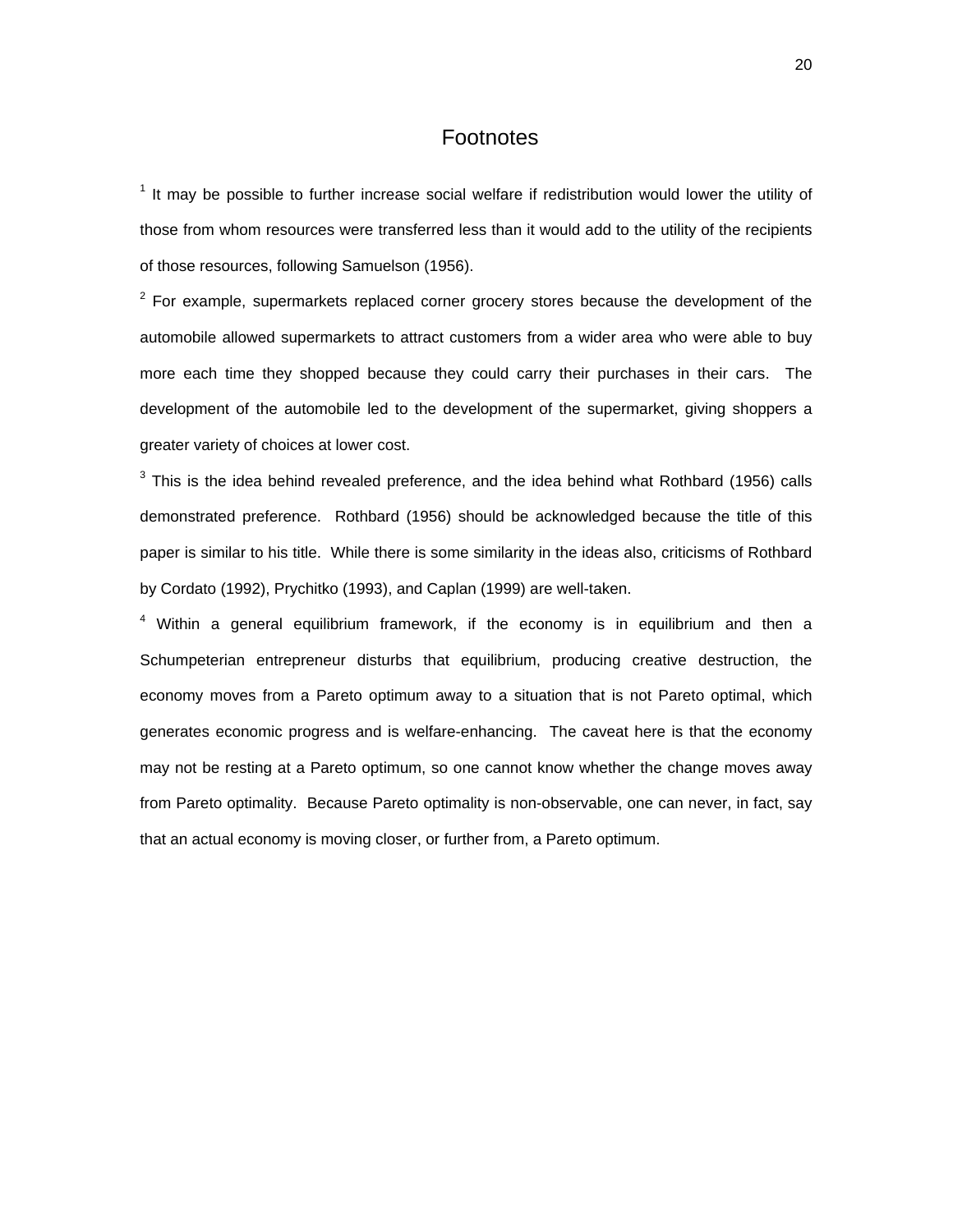#### References

- Alchian, Armen A. "Uncertainty, Evolution, and Economic Theory." *Journal of Political Economy* 58, no. 3 (June 1950): 211-222.
- Arrow, Kenneth J., and Gerard Debreu. "Existence of an Equilibrium for a Competitive Economy." *Econometrica* 22, no. 3 (July 1954): 265-290.
- Bator, Francis M. "The Simple Analytics of Welfare Maximization." *American Economic Review* 47, no. 1 (March 1957): 22-59.
- \_\_\_\_\_\_\_\_\_\_. "The Anatomy of Market Failure." *Quarterly Journal of Economics* 72, no. 3 (August 1958): 351-379.
- Beinhocker, Eric D. *The Origin of Wealth: Evolution, Complexity, and the Radical Remaking of Economics.* Boston: Harvard Business School Press, 2006.
- Caldwell, Bruce J. *Beyond Positivism: Economic Methodology in the Twentieth Century.* London: George Allen & Unwin, 1982.
- Caplan, Bryan. "The Austrian Search for Realistic Foundations." *Southern Economic Journal* 65, no. 4 (April 1999): 823-838.
- Cordato, Roy E. *Welfare Economics and Externalities in an Open-Ended Universe: A Modern Austrian Perspective.* Boston: Kluwer Academic Publishers, 1992.
- Cox, W. Michael, and Richard Alm. *Myths of Rich and Poor: Why We're Better Off Than We Think.* New York: Basic Books, 1999.
- Frey, Bruno S., and Alois Stutzer. *Happiness and Economics: How the Economy and Institutions Affect Human Well-Being.* Princeton: Princeton University Press, 2001.
- Friedman, Milton. *Essays in Positive Economics.* Chicago: University of Chicago Press, 1953.
- Graaf, J. de V. *Theoretical Welfare Economics.* Cambridge: Cambridge University Press, 1957.
- Gwartney, James, and Robert Lawson. *Economic Freedom of the World: 2007 Report.* Vancouver, B.C.: Fraser Institute, 2007.
- Hicks, John R. *Value and Capital: An Inquiry Into Some Fundamental Principles of Economic Theory.* Oxford: Clarendon Press, 1939.
- Holcombe, Randall G. *Economic Models and Methodology.* New York: Greenwood, 1989.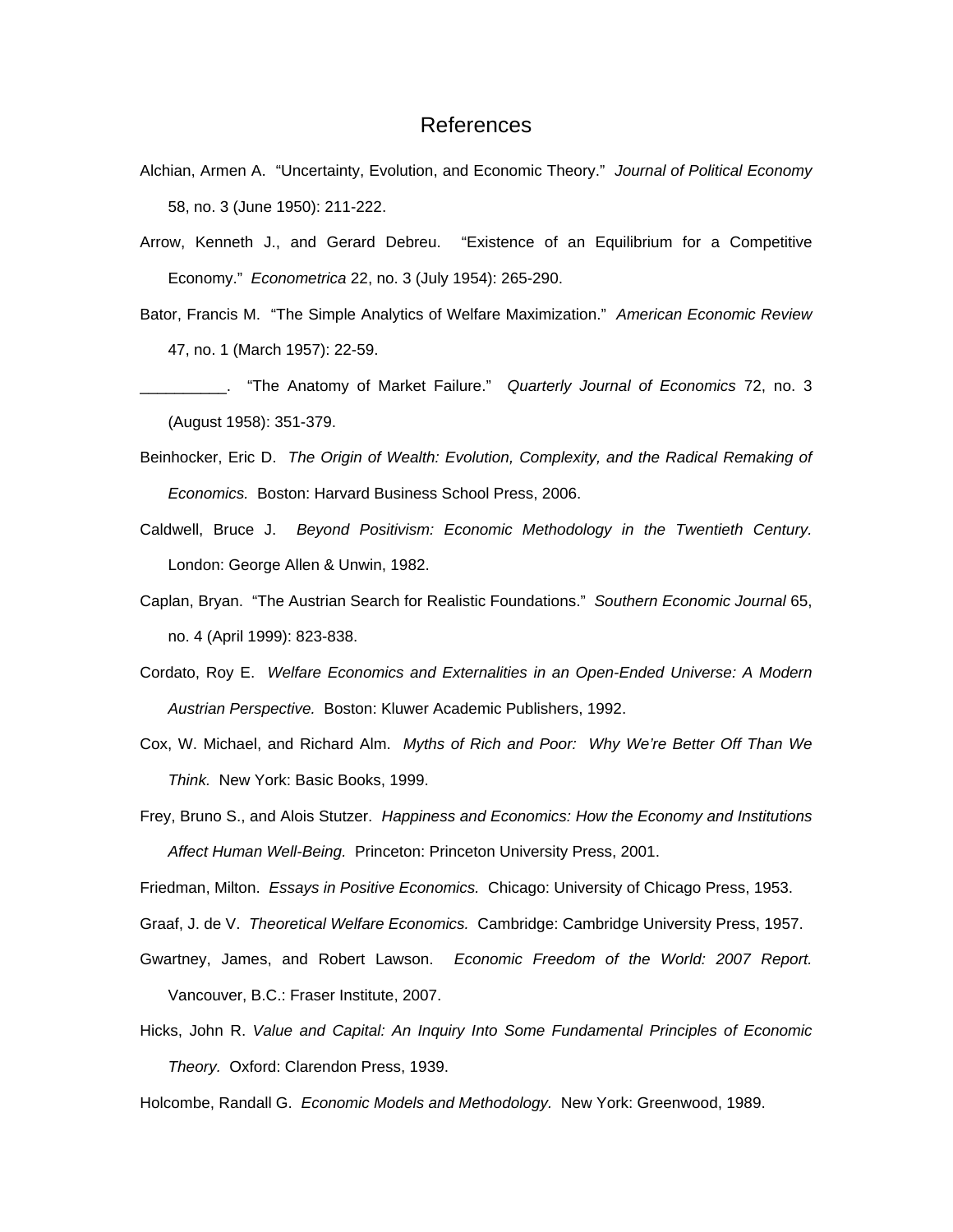- Landes, David S. *The Wealth and Poverty of Nations: Why Some Are So Rich and Some So Poor.* New York: W.W. Norton, 1998.
- Kahneman, Daniel. "Maps of Bounded Rationality: Psychology for Behavioral Economics." *American Economic Review* 93, no. 5 (December 2003): 1449-1475.
- Kahneman, Daniel, Jack L. Knetsch, and Richard H. Thaler. "Anomalies: The Endowment Effect, Loss Aversion, and Status Quo Bias." *Journal of Economic Perspectives* 5, no. 1 (Winter 1991): 193-206.
- Keynes, John Maynard. *The General Theory of Employment, Interest, and Money.* New York: Harcourt, Brace & Company, 1936.
- Kohn, Meir. "Value and Exchange." *Cato Journal* 24, no. 3 (Fall 2004): 303-339.
- Lakatos, Imre. *The Methodology of Scientific Research Programmes,* vol. 1. Cambridge: Cambridge University Press, 1978.
- Lipsey, R.G., and Kelvin Lancaster. "The General Theory of Second Best." *Review of Economic Studies* 24, no. 1 (1956): 11-32.
- Lucas, Robert E., Jr. "On the Mechanics of Economic Development." *Journal of Monetary Economics* 22 (1988): 3-42.
- Malthus, Thomas Robert. *An Essay on Population.* New York: E.P. Dutton, 1914 [orig. 1798].
- Marshall, Alfred. *Principles of Economics,* 8th ed. London, Macmillan, 1920 [1st ed. 1890].
- McCloskey, Donald M. *The Rhetoric of Economics*. Madison: University of Wisconsin Press, 1985.
- Moykr, Joel. *The Lever of Riches.* Oxford: Oxford University Press, 1990.
- Nelson, Richard R., and Sidney G. Winter. *An Evolutionary Theory of Economic Change.* Cambridge, MA: Belknap, 1982.
- Pigou, A.C. *The Economics of Welfare*, 4th ed. London: Macmillan, 1962.
- Prychitko, David L. "Formalism in Austrian School Welfare Economics: Another Pretense of Knowledge?" *Critical Review* 7, no. 4 (Spring 1993): 567-592.
- Ricardo, David. *The Principles of Political Economy and Taxation,* 3rd ed. London: J.M. Dent, 1912 [orig. 1821; 1st ed. 1817].